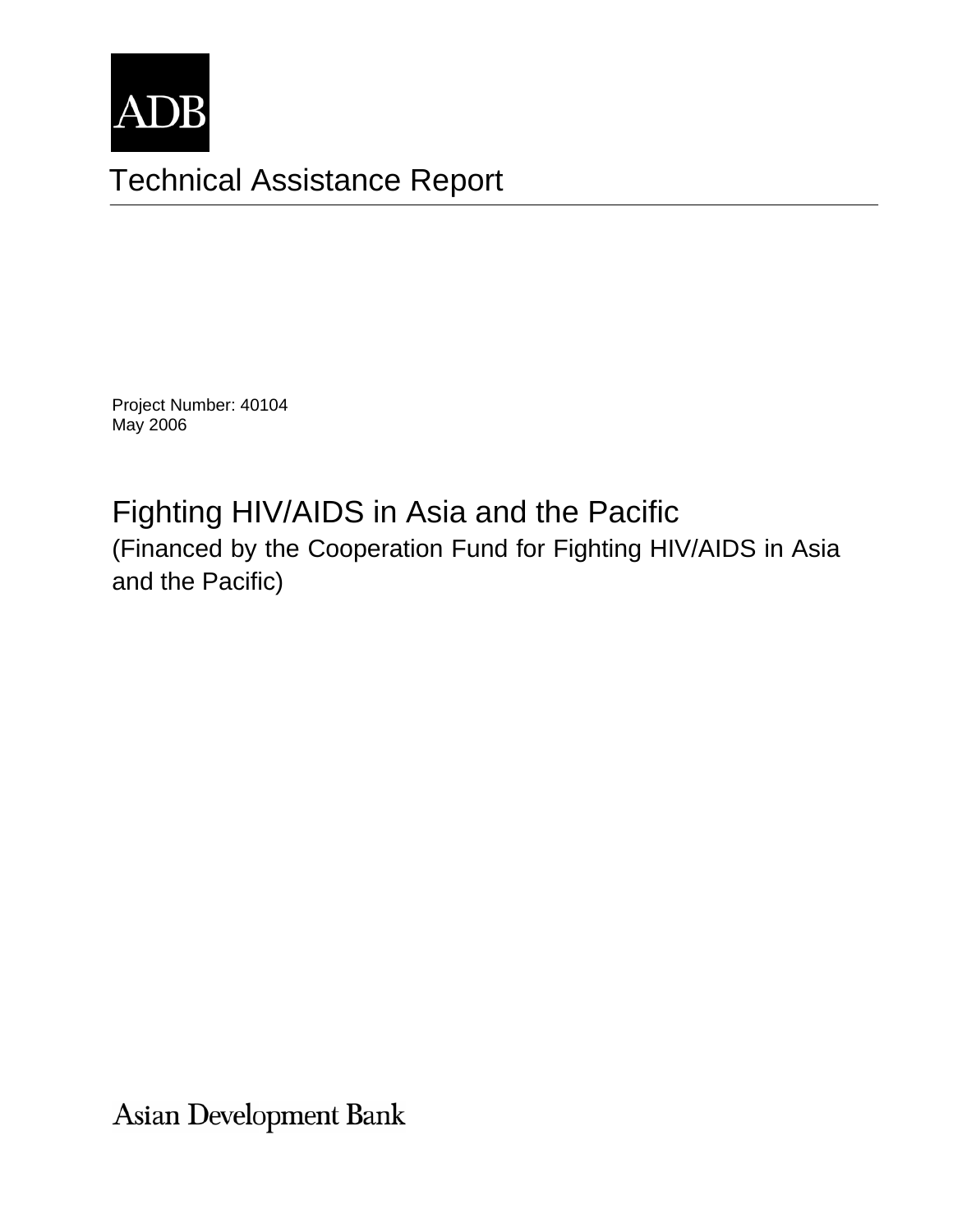# **CURRENCY EQUIVALENTS**

(as of 11 April 2006)

| <b>Currency Unit</b> | $\overline{\phantom{0}}$ | Swedish krona/kronor (SKr) |
|----------------------|--------------------------|----------------------------|
| SKr1.00              | $=$                      | \$0.1293                   |
| \$1.00               | $=$                      | SKr7.7323                  |

# **ABBREVIATIONS**

| Asian Development Bank                                     |
|------------------------------------------------------------|
| Asian Development Fund                                     |
| country strategy and program                               |
| developing member country                                  |
| injecting drug user                                        |
| Millennium Development Goal                                |
| nongovernment organization                                 |
| resident mission                                           |
| Regional and Sustainable Development Department, ADB       |
| Gender, Social Development and Civil Society Division, ADB |
| Swedish International Development Cooperation Agency       |
| technical assistance                                       |
| <b>United Nations</b>                                      |
| Joint United Nations Program on HIV/AIDS                   |
|                                                            |

# **TECHNICAL ASSISTANCE CLASSIFICATION**

| <b>Targeting Classification</b> | - Targeted intervention                                                                                                  |
|---------------------------------|--------------------------------------------------------------------------------------------------------------------------|
| <b>Sector</b>                   | - Health, nutrition, and social protection                                                                               |
| <b>Subsector</b>                | $-$ Health programs                                                                                                      |
| <b>Themes</b>                   | - Capacity development, gender and development, inclusive social<br>development                                          |
| <b>Subthemes</b>                | - Client relations, network, and partnership development; regional<br>gender equity initiatives; other vulnerable groups |

#### **NOTE**

In this report, "\$" refers to US dollars.

| <b>Vice President</b>   | G. van der Linden, Knowledge Management and Sustainable Development     |
|-------------------------|-------------------------------------------------------------------------|
| <b>Director General</b> | B. Lohani, Regional and Sustainable Development Department (RSDD)       |
| <b>Director</b>         | R. Dobias, Gender, Social Development and Civil Society Division (RSDD) |
| <b>Team leader</b>      | J. Jeugmans, Principal Health Specialist (RSDD)                         |
| <b>Team member</b>      | F. Tornieri, Social Development Specialist (RSDD)                       |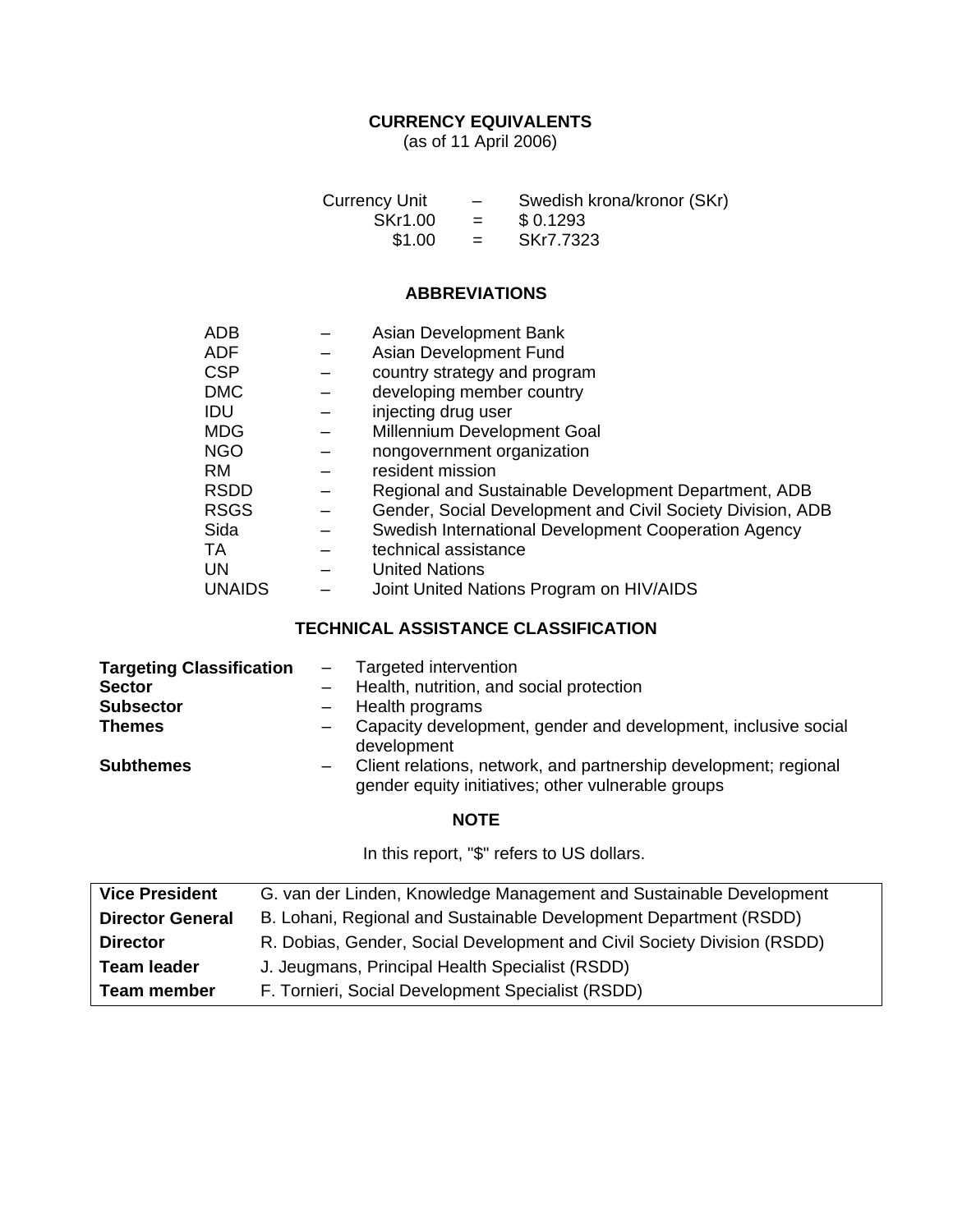#### **I. INTRODUCTION**

1. In 2004, the Asian Development Bank (ADB) assessed the costs and anticipated impact of HIV/AIDS on Asia's economic growth and development, with emphasis on the potential effects on vulnerable groups.<sup>1</sup> The assessment concluded that spending on HIV prevention and AIDS care was justified by the high economic returns that reasonably could be expected from such spending. During the eighth replenishment of the Asian Development Fund (ADF IX), ADB and its member states, recognizing that more needed to be done to address the challenges that HIV/AIDS poses to Asia and the Pacific, agreed to earmark 2% of ADF resources (approximately \$140 million) for grant assistance targeting HIV/AIDS and other infectious diseases in all ADF-eligible developing member countries (DMC).

2. Management approved a strategic directions paper $^2$  in April 2005 defining ADB's response to the AIDS epidemic. The paper reflects an institution-wide consensus on how, and in what areas, ADB is best placed to support the DMCs in their fight against HIV/AIDS. The paper acknowledges ADB's commitment to (i) achieving the Millennium Development Goals (MDGs) related to HIV/AIDS, as set out in the memorandum of understanding that ADB signed with the Joint United Nations Program on HIV/AIDS (UNAIDS) in February 2005; and (ii) reducing the risk and vulnerability of individuals and communities to HIV/AIDS infection, and alleviating its impact.<sup>3</sup>

3. In parallel, ADB and the Swedish International Development Cooperation Agency (Sida) had been discussing how to strengthen their collaboration in the fight against HIV/AIDS in Asia and the Pacific region. On 23 February 2005, ADB signed an agreement with the Government of Sweden to establish a Cooperation Fund for Fighting HIV/AIDS in Asia and the Pacific (the Fund).<sup>4</sup> The Government of Sweden made an initial commitment of SKr100,000,000 (equivalent to \$12,930,000 as of 11 April 2006) to the Fund, which was to be provided over 4 years (2005– 2008). Open to other funding agencies, the Fund will complement and leverage ADF IX resources, in accordance with ADB's strategic directions paper. This technical assistance (TA) paper describes how the Fund's resources are to be used. The TA framework is in Appendix 1. $5$ 

#### **II. ISSUES**

4. Asia is in the path of the global AIDS pandemic. With an estimated 8.3 million infections (including 1.1 million people newly infected in 2005), the region is at a pivotal juncture. The Asian AIDS epidemic seems unlikely to reach the levels seen in Sub-Saharan Africa, where the disease increasingly is threatening entire nations with potential economic and institutional collapse. However, if current trends continue in Asia, which is home to 60% of the world's population, the results could be devastating socially and economically.

5. An interdisciplinary approach is needed to fight HIV/AIDS effectively. National governments must lead aid coordination to ensure concerted country-level responses in line with the "Three Ones" key principles: (i) one agreed HIV/AIDS action framework that provides the basis for coordinating the work of all partners; (ii) one national AIDS coordinating authority with a broad-based multisector mandate; and (iii) one agreed country-level monitoring and evaluation system. Support for fighting HIV/AIDS should be provided within this context.

 $\overline{a}$ 

<sup>1</sup> ADB. 2004. *Asia's Economies and the Challenge of AIDS.* Manila. 2

ADB. 2005. *Development, Poverty and HIV/AIDS: ADB's Strategic Response to a Growing Epidemic.* Manila. 3

<sup>&</sup>lt;sup>3</sup> As indicated in the Declaration of Commitment adopted by the United Nations General Assembly Special Session on HIV/AIDS, June 2001. 4

<sup>&</sup>lt;sup>4</sup> ADB. 2005. Cooperation Fund for Fighting HIV/AIDS in Asia and the Pacific. Manila.

This TA first appeared in the *ADB Business Opportunities* on 27 March 2006.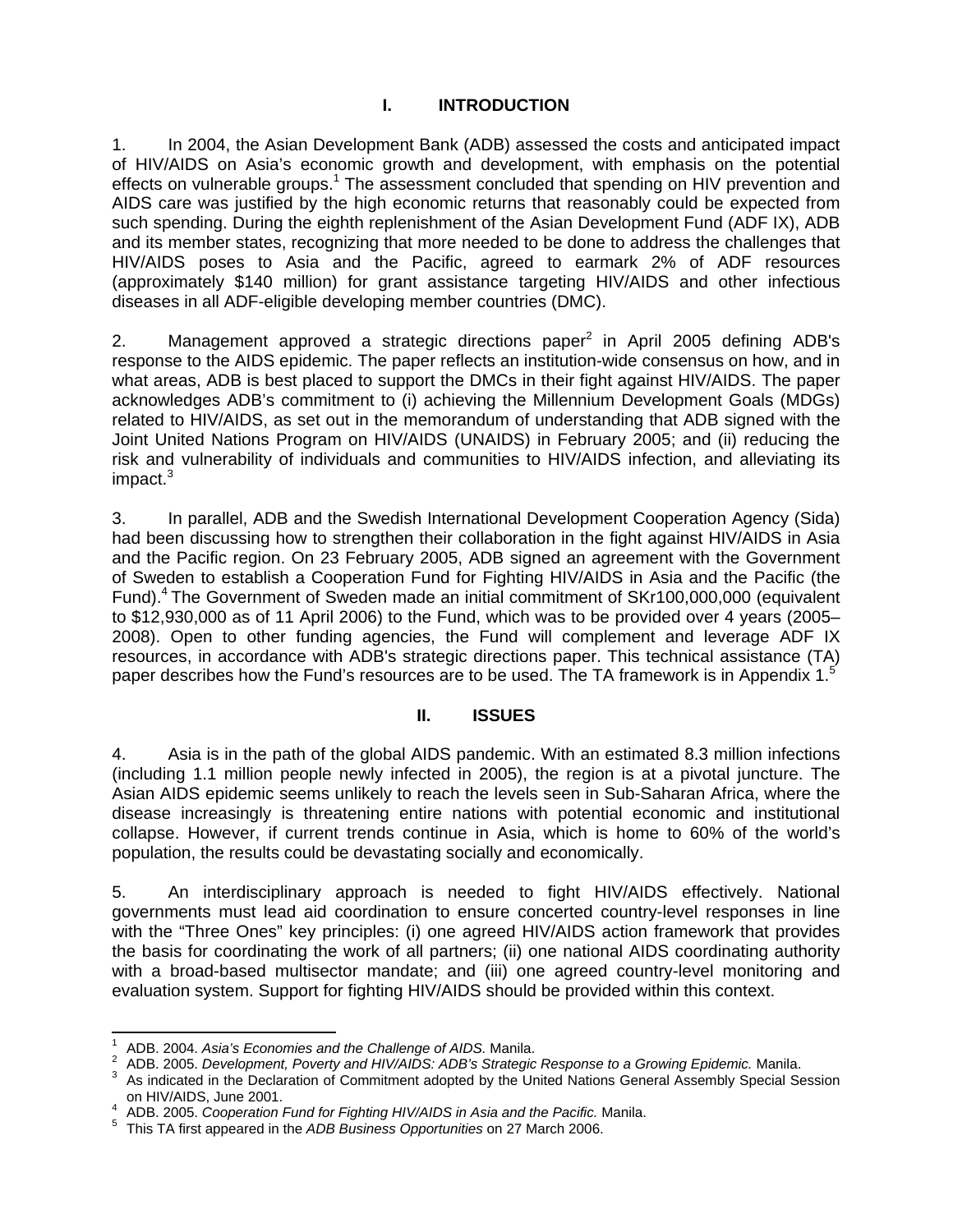6. ADB's engagement with a broad range of actors, partners, and networks in sectorspecific policy dialogue and investments provides an enabling environment for a systematic and multisector approach to HIV/AIDS prevention and care. ADB's comparative advantage is rooted in its access to, and policy dialogue with, ministries of finance and "hard" sectors (i.e., transportation, energy, and urban development), and national planning agencies. ADB also plays an important catalytic role in documenting and disseminating good practices. These strengths justified the establishment of the Fund.

7. The availability of grant resources from ADF IX in 2005 was a powerful incentive to develop a stronger portfolio of HIV/AIDS-specific activities, consistent with the direction set out in the strategic directions paper. These resources have been allocated to strengthen HIV/AIDS mitigation measures in ADB loans that are being implemented or prepared. ADB's transport and communications sector, a core business area, is gaining experience in supporting and implementing HIV/AIDS initiatives.<sup>6</sup> ADB's physical infrastructure projects are incorporating more comprehensive HIV/AIDS components, with increasing attention to gender, human trafficking, and migration. Effectiveness and sustainability are being emphasized through increased partnership and capacity development activities targeting local government agencies, nongovernment organizations (NGO), local communities, and the private sector. Through the Fund, this emerging approach could be expanded and strengthened.

8. In September 2005, a progress report assessed the accomplishments in implementing the strategic directions paper. While acknowledging ADB's efforts to achieve a more systematic and multisector approach to HIV/AIDS prevention and care, the report also identified key constraints and made recommendations (paras. 9–12).

9. The countries of Asia and the Pacific are characterized by different HIV prevalence and incidence rates, epidemiological patterns, and modes of transmission. Until recently, HIV was transmitted in Asia mainly among injecting drug users (IDU) and sex workers. As a result, HIV/AIDS prevalence in most countries was confined to groups with high-risk behavior. However, current estimates suggest that HIV increasingly is spreading from localized high-risk groups into the general population. Girls and women face the greatest risk. The rapidly changing HIV/AIDS epidemic has distinct cultural and subpopulation factors that drive its spread, including greater exposure of women to its risks and impacts. Regular collation and review of reliable gender-disaggregated data are needed, as well as careful analyses of monitoring and evaluation results, to ensure an accurate knowledge base conducive to evidence-based country strategies and programs (CSP). The CSPs should present information on HIV/AIDS prevalence and trends at the national, local, and household levels. Further, they should show the impact of the AIDS epidemic on economic growth, poverty reduction, and increasingly—gender relations.

10. A multisector and gender-responsive approach to the inherent risks of HIV/AIDS infection should be reflected adequately in sector strategies, road maps, and programs, as well as in the design of HIV/AIDS mitigation measures in ADB-funded projects. The quality, outreach, and impact of national HIV/AIDS programs, funding agencies' responses, and gaps in targeting and outreach need to be assessed constantly at the country and regional levels.

<sup>—&</sup>lt;br>6 In 2005, several transport projects with HIV/AIDS components were approved, including:

ADB. 2005. *Proposed Grant Greater Mekong Subregion Regional Communicable Diseases Control Project (Cambodia, Lao People's Democratic Republic, and Viet Nam)*. Manila. (with HIV/AIDS and human trafficking component); ADB. 2005. *Proposed Loan and Asian Development Fund Grant Dushanbe-Kyrgyz Border Road Rehabilitation Project, Phase II (Tajikistan). Manila.* (with HIV/AIDS and human trafficking component); ADB. 2005. *Report and Recommendation of the President to the Board of Directors on a Proposed Asian Development Fund Grant to the Democratic Republic of Timor-Leste for the Road Sector Improvement Project.* Manila. (with community empowerment component); and

ADB. 2004. *Technical Assistance to Viet Nam for Preparing HIV/AIDS Prevention Among Youth Project*. Manila.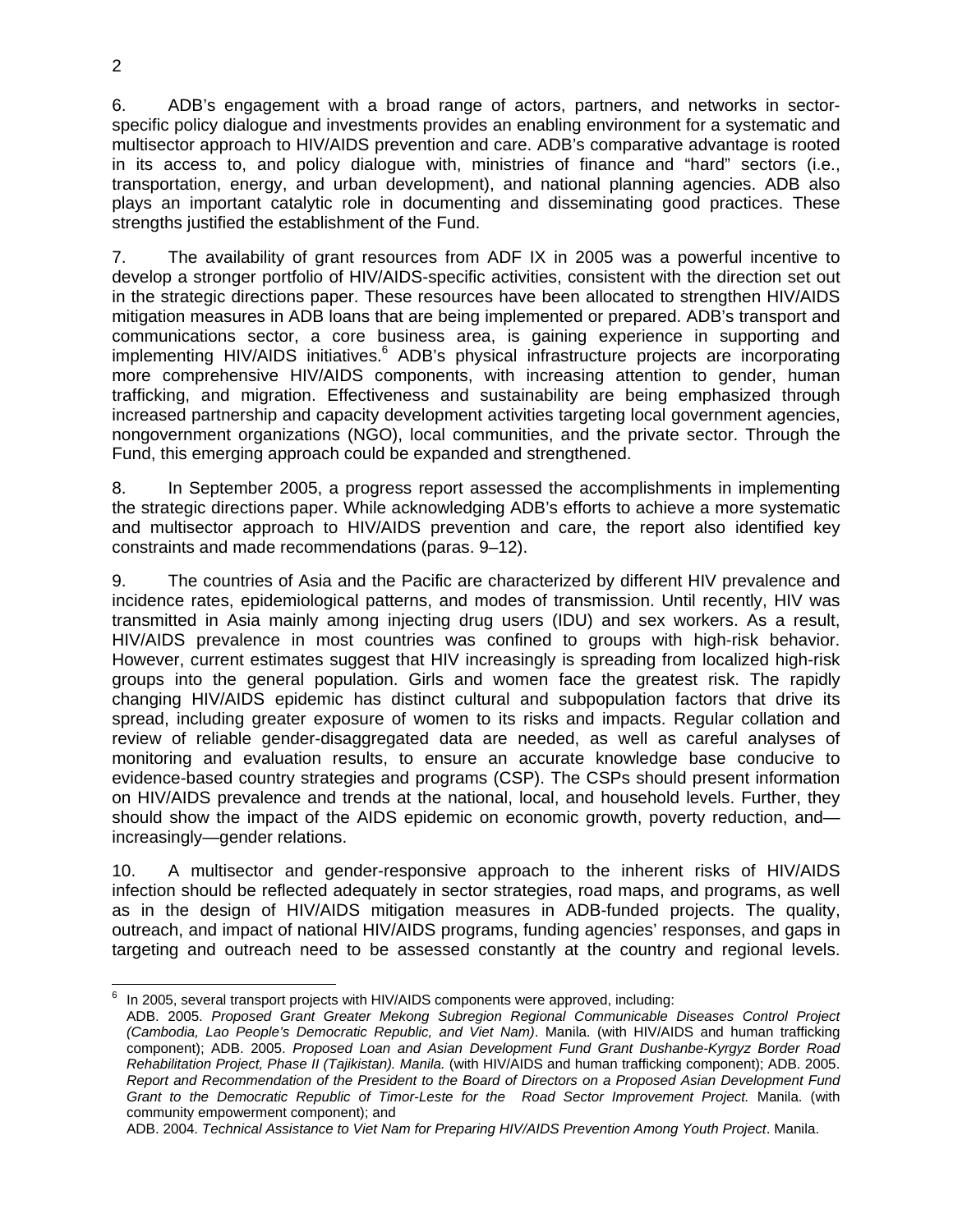Guidelines and technical support need to be provided to ensure adequate access to, and use of, relevant data, information, and resources.

11. As highlighted at the 7th International Congress on AIDS in Asia and the Pacific (Kobe 2005), most of the Asians infected with HIV belong to vulnerable populations. To maximize the use of limited resources, interventions should focus on migrant workers, sex workers, IDUs, men who have sex with men, and the youth. Power relations between men and women contribute significantly to women's greater exposure and vulnerability to the risks and impacts of HIV/AIDS. Research confirms that women—especially young women—are extremely vulnerable, and points to complex links among poverty, inequality (in particular gender inequality), and the spread of HIV.

12. The impact of ADB's contribution to the fight against HIV/AIDS could be maximized by strengthening internal capacity. Staff constraints identified during discussions on the Fund will be reduced using the Fund's resources to provide long-term technical support and develop internal capacity. This would enable ADB to help DMCs respond more effectively to the AIDS epidemic.

# **III. THE PROPOSED TECHNICAL ASSISTANCE**

### **A. Impact and Outcome**

13. The proposed regional TA is umbrella assistance comprising 11 subprojects (Appendix 3).<sup>7</sup> It will help DMCs achieve the sixth MDG, target 7: "halt and begin to reverse the spread of HIV/AIDS" <sup>8</sup> in Asia and the Pacific by 2015. The TA's outcome will be to develop and implement a more effective and evidence-based response to the AIDS epidemic at the country and regional levels. It will have four major outputs, consolidating individual outputs from TAfunded subprojects: (i) knowledge products, such as issue papers and technical notes on emerging issues relevant to ADB operations, consolidating outputs from TA-funded subprojects under component 1; (ii) review of socially inclusive and community-driven HIV/AIDS interventions*,* presenting practical lessons learned and good practices from TA-funded subprojects under component 2; (iii) evidence-based guidelines and tools for effective HIV/AIDS prevention and care; and (iv) HIV/AIDS training program and modules for ADB staff, consolidating outputs from TA-funded subprojects under component 3. TA outputs will be finalized in partnership with Sida and UNAIDS, distributed to DMC governments and nongovernment partners, and posted on ADB's HIV/AIDS website.

# **B. Methodology and Key Activities**

14. The proposed activities are grouped into three TA components: (i) knowledge base; (ii) operational support, and (iii) capacity development.

# **1. Component 1: Knowledge Base**

15. This component aims to strengthen the HIV/AIDS knowledge base to enable a more cost-effective and evidence-based approach to the AIDS epidemic in Asia and the Pacific. Evidence-based advocacy will be supported by developing (i) a regional database; (ii) information services; and (iii) publications on trends, risk behavior patterns, responses, and impacts. Resource tracking and economic impact analyses will assess financing needs and gaps in providing a package of essential HIV/AIDS prevention and care services in the region, as well as economic updates and poverty analyses. A review and identification of good

THE HIV/AIDS steering committee endorsed the list of subprojects, which was approved by Sida, according to the<br>The HIV/AIDS steering committee endorsed the list of subprojects, which was approved by Sida, according to the General Principles of the Cooperation Fund set out in Appendix 2. Endorsed subprojects are in the supplementary appendix, available upon request.

<sup>&</sup>lt;sup>8</sup> Website of the UN Millennium Development Goals (on 19 April 2006). http://www.un.org/millenniumgoals/#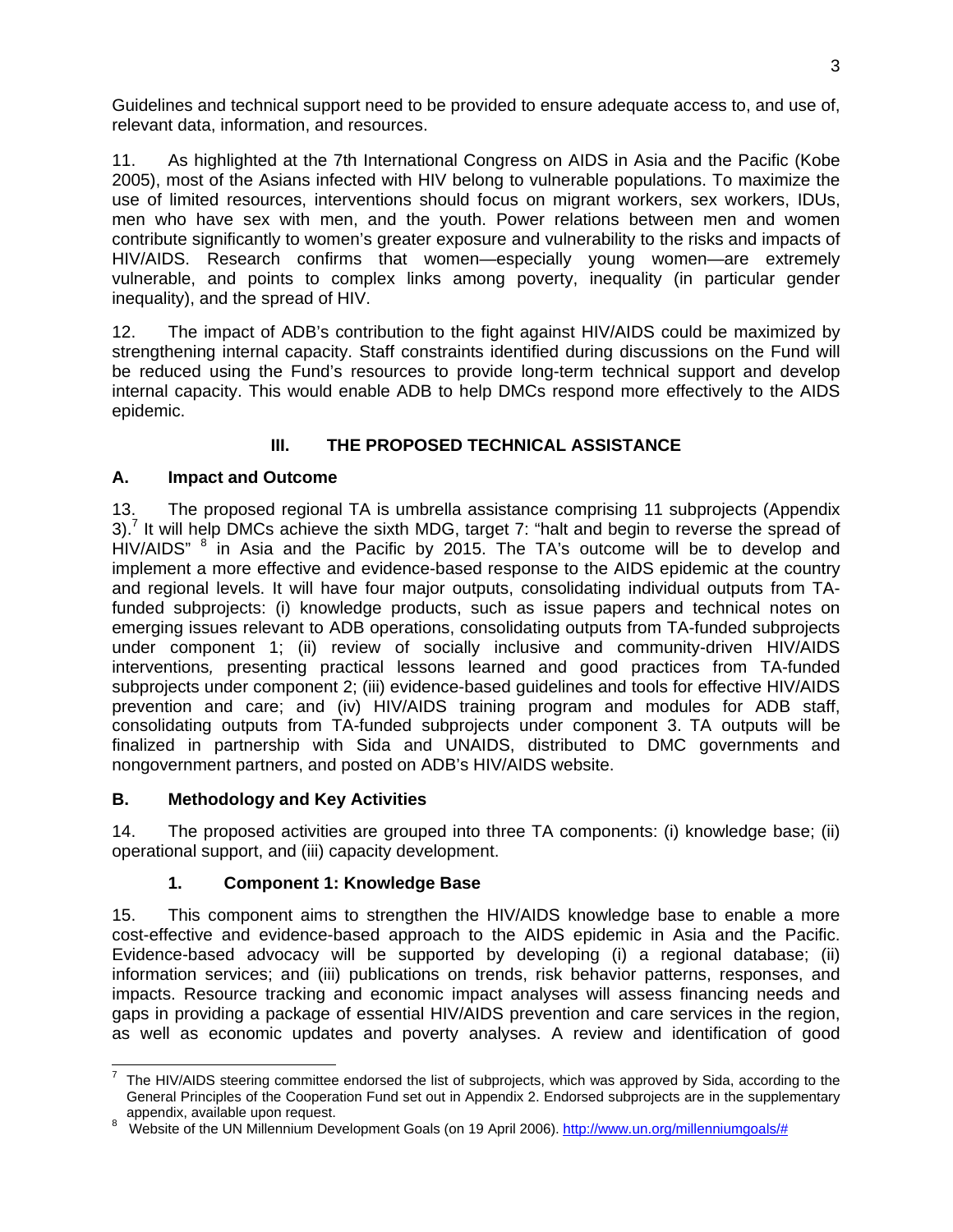practices and lessons for socially inclusive and community-driven HIV/AIDS interventions will complement this knowledge base. Subprojects under this component will be implemented in collaboration with UNAIDS to ensure peer discussions, high quality products, and broad dissemination.

# **2. Component 2: Operational Support**

16. This component will identify modalities to strengthen the design and impact of HIV/AIDS elements in ADB core business areas of road transport, energy, urban infrastructure, rural infrastructure, and education. The role of civil society organizations in promoting effective outreach and delivery of essential HIV/AIDS services to the poor, vulnerable, and high-risk groups will be tested by engaging with a broad range of NGOs and community-based organizations. The activities will be monitored and assessed carefully for possible replication and incorporation in CSPs. Subprojects will help document modalities to ensure the participation and involvement of ethnic minorities in the design and implementation of HIV/AIDS preventative measures. Women's greater exposure to the risks and impacts of HIV/AIDS calls for a rigorous assessment of the impact of HIV-related and gender-based discrimination, and an evaluation of gender design features and impacts of selected ADB-funded physical infrastructure loans. Based on the subproject outputs and review of successful activities, training programs will be developed to support government-led participatory reviews. The aim will be to translate national HIV/AIDS strategic plans into operational plans with financial and human resource management indicators, identified priorities and targets, and monitoring and evaluation systems.

# **3. Component 3: Capacity Development**

17. The TA will support subprojects to develop the capacity (human, structural, and managerial) of selected national and regional organizations to undertake effective interventions focused on high-risk groups. These subprojects will involve (i) development of a framework that can be institutionalized across all countries to ensure a comprehensive approach to HIV prevention among high-risk groups; (ii) capacity building (workshops, training, and development of tools) at the country and regional level; and (iii) reduction of policy barriers in the DMCs through evidence-based analysis and advocacy. Subprojects under this component will be implemented in collaboration with UNAIDS.

18. This component will support the establishment of an HIV/AIDS Unit in ADB's Gender, Social Development and Civil Society (RSGS) Division of the Regional and Sustainable Development Department (RSDD). Further, it will promote increased HIV/AIDS awareness, skills, and knowledge among ADB staff. Internal skills and knowledge will be strengthened through the services of an HIV/AIDS senior advisor, who will be engaged to (i) advise ADB on critical HIV/AIDS issues in Asia and the Pacific, as well as emerging areas of research, policy, and law relevant to ADB operations; (ii) suggest ways to improve the implementation of ADB's HIV/AIDS strategic directions paper; and (iii) advise ADB on innovative approaches, good practices, and lessons related to successful responses to HIV/AIDS, which could be incorporated in ADB financing, strategies, programs, and projects. An HIV/AIDS training program will address the need to increase staff awareness and basic skills.<sup>9</sup> Training modules will include public health aspects of HIV/AIDS; lessons and good practices in incorporating HIV/AIDS prevention into ADB core business areas of operations; and gender, social exclusion, and vulnerability to the risks and impacts of HIV/AIDS.

 9 The training program will be based on an ADB staff survey on HIV/AIDS awareness and knowledge to be carried out at project outset and project completion.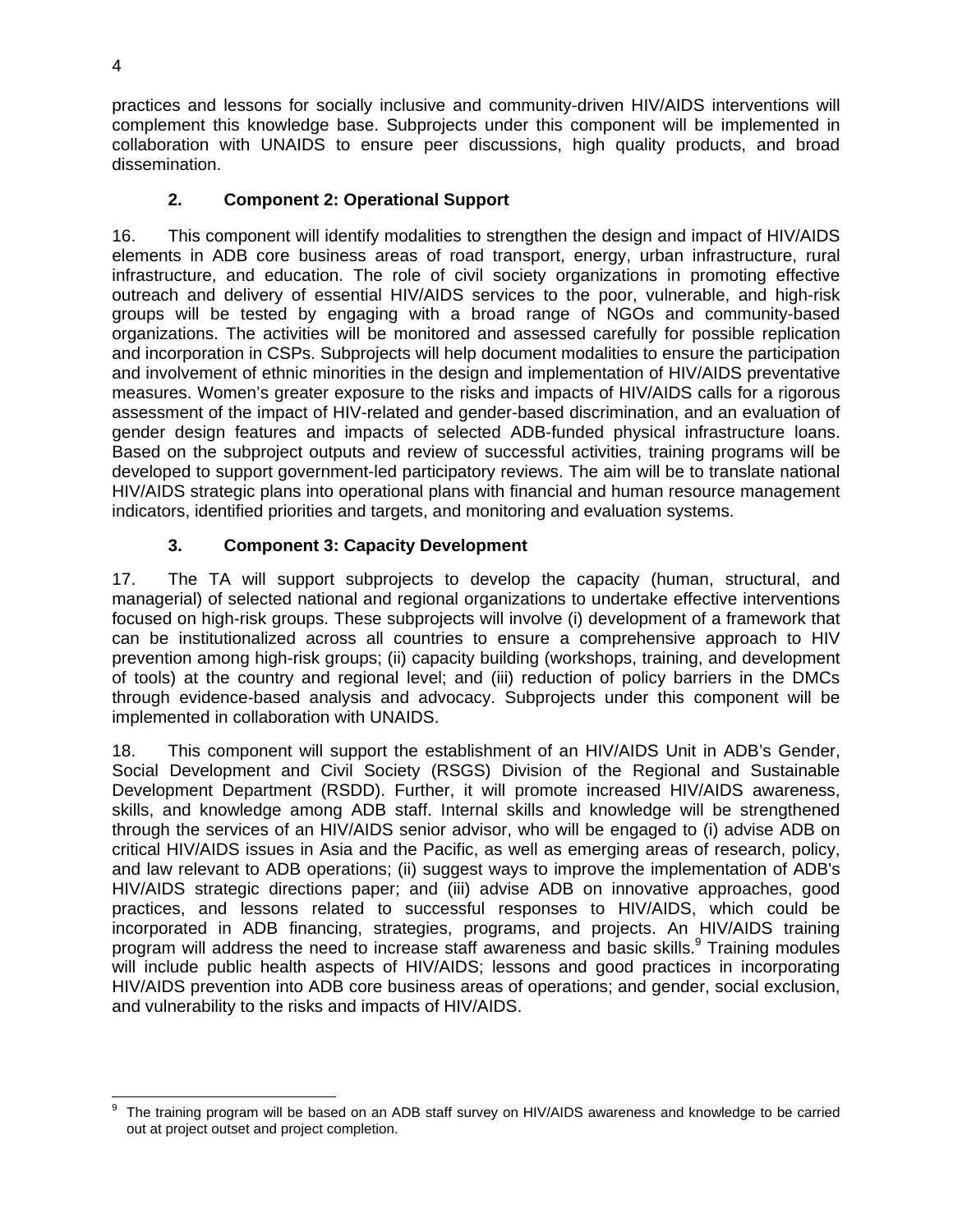#### **C. Cost and Financing**

19. The TA is estimated to cost \$8,670,000 (SKr67,039,041 as of 11 April 2006), which the Fund will finance through a grant administered by ADB. The detailed cost estimates and financing plan are in Appendix 4.

#### **D. Implementation Arrangements**

20. ADB will implement the TA through the HIV/AIDS Unit in RSGS, in association with the regional departments. The HIV/AIDS Unit will have a secretariat responsible for coordinating and implementing the TA, including administering and monitoring TA subprojects. Subprojects included in the work program have been selected based on the general principles set forth for the implementation of the Fund, endorsed by Sida in accordance with the agreement establishing the Fund.<sup>10</sup> Staff in the regional departments, resident missions (RM), and RSDD can submit to the HIV/AIDS Unit additional subprojects developed during the year. These will be considered on an ad hoc basis and submitted for endorsement to the HIV/AIDS steering committee, chaired by the RSGS director. The steering committee will comprise the chair of the Health Community of Practice and the regional departments' social sector directors. The proposals also will be sent to Sida for approval, following the process outlined in Appendix 5.<sup>11</sup> The project officers in the regional departments and/or RMs will implement the subprojects in consultation with RSGS and other relevant staff. Subprojects of project officers at ADB headquarters will be implemented in close cooperation with the relevant RM staff and UNAIDS country and regional offices.

21. The HIV/AIDS Unit will consist of one full-time administrator (international consultant) and a research assistant (domestic consultant), financed under the TA. They will report to the principal health specialist in RSGS. Additional short-term international individual consultants will be recruited, including an HIV/AIDS senior policy adviser, to provide guidance on policy and strategic issues to strengthen ADB's internal knowledge base and operational response to the AIDS epidemic. An outline of consultants' estimated inputs for TA-funded subprojects is in Appendix 6. Outline terms of reference of individual consultants for the HIV/AIDS Unit are in Appendix 7. ADB's *Guidelines on the Use of Consultants* and other arrangements acceptable to ADB for the recruitment of domestic consultants will be used to select and engage TA consultants. Procurement of goods and other services will be in accordance with ADB's *Procurement Guidelines*. At TA completion, the equipment will be turned over to the executing agencies and/or implementing agencies concerned. The TA will be implemented over 36 months, from June 2006 to June 2009. All subprojects will provide biannual progress reports to the HIV/AIDS Unit for consolidation into an annual progress report that will be submitted to the steering committee for review and discussion, and sent to Sida. Selected reports will be posted on ADB's HIV/AIDS website. ADB and funding agencies will review the activities jointly each year. A midterm review in December 2007 will assess outcomes of the TA and recommend follow-up activities, as required. A list of expected reports is in Appendix 8.

# **IV. THE PRESIDENT'S RECOMMENDATION**

22. The President recommends that the Board approve ADB administering technical assistance not exceeding the equivalent of \$8,670,000 to be financed on a grant basis by the Cooperation Fund for Fighting HIV/AIDS in Asia and the Pacific for Fighting HIV/AIDS in Asia and the Pacific.

<sup>&</sup>lt;sup>10</sup> Before the start of TA subprojects in a DMC, appropriate government consent or no-objection will be obtained.

<sup>&</sup>lt;sup>11</sup> Follow-on RETAs are anticipated to consolidate subprojects under work programs for 2007 and 2008.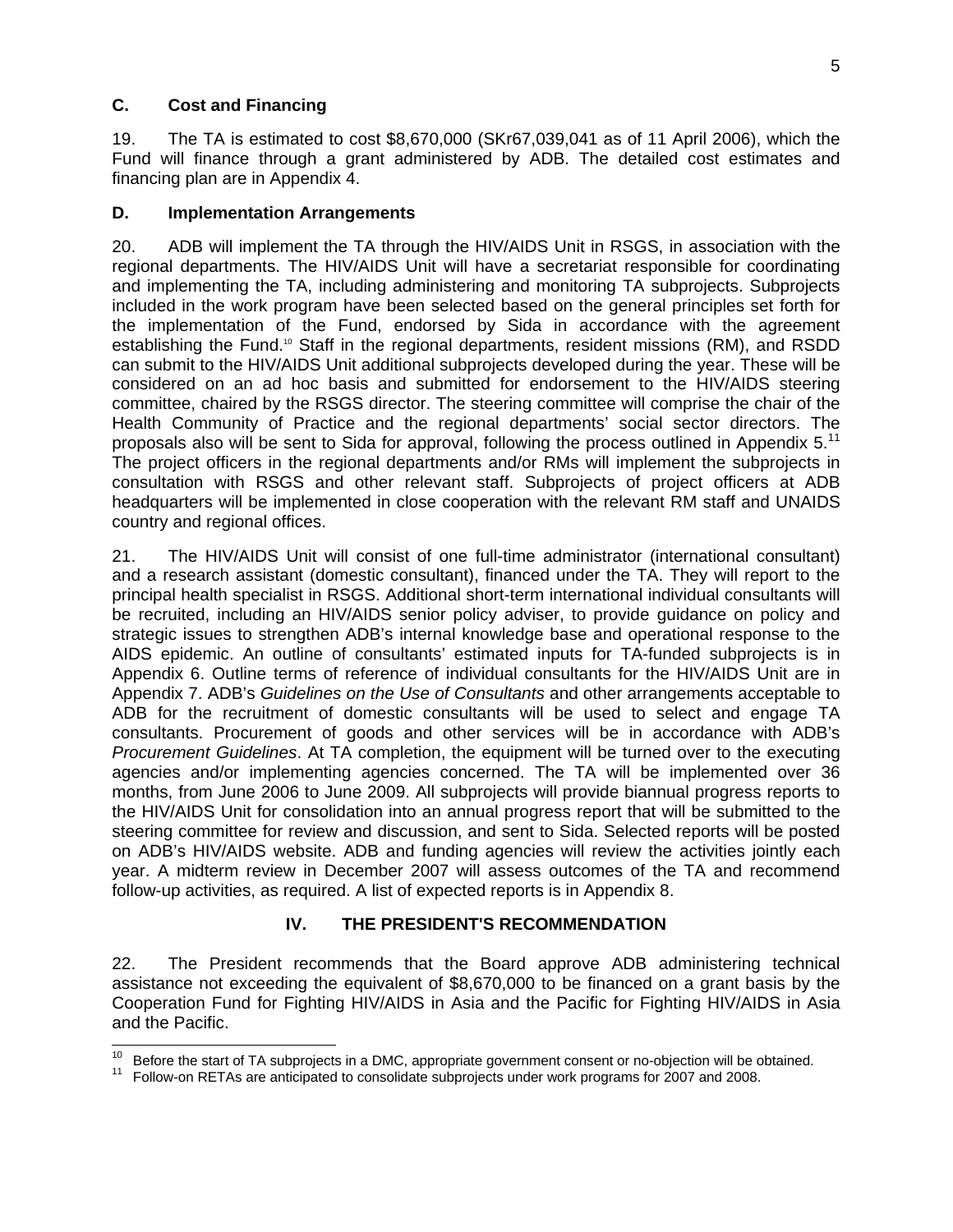| Design                                                                                                                                                                                                                  | Performance                                                                                                                                                                                                                                                                                                                                                                                                                                                                                                                                                           | <b>Data Sources/ Reporting</b>                                                                                                                                                                                                                                                                                                                           | <b>Assumptions</b>                                                                                                                                                                                                                                             |  |  |  |
|-------------------------------------------------------------------------------------------------------------------------------------------------------------------------------------------------------------------------|-----------------------------------------------------------------------------------------------------------------------------------------------------------------------------------------------------------------------------------------------------------------------------------------------------------------------------------------------------------------------------------------------------------------------------------------------------------------------------------------------------------------------------------------------------------------------|----------------------------------------------------------------------------------------------------------------------------------------------------------------------------------------------------------------------------------------------------------------------------------------------------------------------------------------------------------|----------------------------------------------------------------------------------------------------------------------------------------------------------------------------------------------------------------------------------------------------------------|--|--|--|
| <b>Summary</b>                                                                                                                                                                                                          | Targets/Indicators <sup>1</sup>                                                                                                                                                                                                                                                                                                                                                                                                                                                                                                                                       | <b>Mechanisms</b>                                                                                                                                                                                                                                                                                                                                        | and Risks                                                                                                                                                                                                                                                      |  |  |  |
| Impact<br>Help developing member<br>countries (DMC) achieve<br>Millennium Development<br>Goal (MDG) 6, target 7: to<br>have halted and begun to<br>reverse the spread of<br>HIV/AIDS in Asia and the<br>Pacific by 2015 | Decreased HIV prevalence<br>among pregnant women 15-<br>24 years old<br>Increased condom use rate or<br>contraceptive prevalence rate<br>Increased condom use during<br>last high-risk sexual encounter<br>Increased percentage of<br>population 15-24 years old<br>with comprehensive correct<br>knowledge of HIV/AIDS                                                                                                                                                                                                                                               | Joint United Nations Program<br>on HIV/AIDS (UNAIDS) 6th<br>(2008) and 7th (2010)<br>Reports on the Global AIDS<br>Epidemic<br>Additional data and<br>information from United<br>Nations (UN) agencies,<br>including United Nations<br>Children's Fund, UN<br>Population Division, UN<br>Development Fund for<br>Women, and World Health<br>Organization |                                                                                                                                                                                                                                                                |  |  |  |
| <b>Outcome</b><br>Develop and implement a<br>more effective and<br>evidence-based response to<br>the AIDS epidemic at<br>country and regional levels                                                                    | In the countries covered by the<br>subregional technical<br>assistance (TA) subprojects:<br>Accurate and timely<br>information and data used in<br>HIV/AIDS programs to (i)<br>assess needs and constraints,<br>(ii) develop HIV/AIDS<br>awareness and prevention<br>programs, and (iii) monitor the<br>impact of the programs<br>Good practices identified,<br>reviewed, assessed, adopted,<br>and/or expanded in HIV/AIDS<br>country (and regional)<br>programs<br>Use of knowledge products,<br>guidelines, and tools to<br>improve impact of HIV/AIDS<br>programs | National HIV/AIDS Programs<br>and Plans of Actions<br>Biannual progress reports on<br>TA-funded subprojects<br>indicating emerging lessons<br>learned and practices<br><b>UNAIDS country reports</b><br>Country reports by national<br>AIDS coordinating authorities                                                                                     | <b>Assumption</b><br>• Target countries have the<br>political will and<br>commitment to strengthen<br>their response to the<br>AIDS epidemic<br><b>Risk</b><br>• Dissemination of<br>knowledge products does<br>not reach the intended<br>audience effectively |  |  |  |
| <b>Outputs</b>                                                                                                                                                                                                          | Regional database established<br>by December 2008                                                                                                                                                                                                                                                                                                                                                                                                                                                                                                                     | Records of database "hits," or<br>use by professionals and                                                                                                                                                                                                                                                                                               | <b>Assumptions</b><br>• Conducive working                                                                                                                                                                                                                      |  |  |  |
| <b>Component 1</b>                                                                                                                                                                                                      | TA's database generally                                                                                                                                                                                                                                                                                                                                                                                                                                                                                                                                               | general public                                                                                                                                                                                                                                                                                                                                           | relationship between the                                                                                                                                                                                                                                       |  |  |  |

# **DESIGN AND MONITORING FRAMEWORK**

| <b>Component 1</b><br><b>Knowledge Base:</b><br>(a) Regional database<br>(b) Publications and<br>technical reports relevant<br>to Asian Development<br>Bank (ADB) operations | by December 2008<br>TA's database generally<br>regarded as the authoritative<br>repository for information on<br>HIV/AIDS in the region<br>At least five major publications<br>produced on topics ranging<br>from the economics of<br>HIV/AIDS to mechanisms for<br>targeting vulnerable and high-<br>risk groups effectively | use by professionals and<br>general public<br>Number of references to<br>database in publications,<br>presentations, etc.<br>Production of publications | • Conducive working<br>relationship between the<br>implementing agencies,<br>consultant teams, and<br>governments' focal<br>agencies<br>• Timely start to each TA<br>subproject |
|------------------------------------------------------------------------------------------------------------------------------------------------------------------------------|-------------------------------------------------------------------------------------------------------------------------------------------------------------------------------------------------------------------------------------------------------------------------------------------------------------------------------|---------------------------------------------------------------------------------------------------------------------------------------------------------|---------------------------------------------------------------------------------------------------------------------------------------------------------------------------------|
| <b>Component 2</b><br><b>Operational Support:</b><br>(a) Support to regional                                                                                                 | Final reports completed for all<br>subprojects by mid-2009<br>Regional departments are<br>aware of the TA findings, and                                                                                                                                                                                                       | Sections on health issues in<br>project preparatory TA<br>papers, RRPs, CSPs,<br>RCSPs, and environmental                                               | <b>Assumptions</b><br>• Strong collaboration and<br>coordination between<br>RSDD and regional                                                                                   |
| departments and the<br>Regional and Sustainable<br>Development Department                                                                                                    | all future Report and<br>Recommendation of the<br>President (RRPs) with HIV-                                                                                                                                                                                                                                                  | impact assessments<br>Project progress reports,<br>back-to-office reports, project                                                                      | departments<br>• Effective consultative                                                                                                                                         |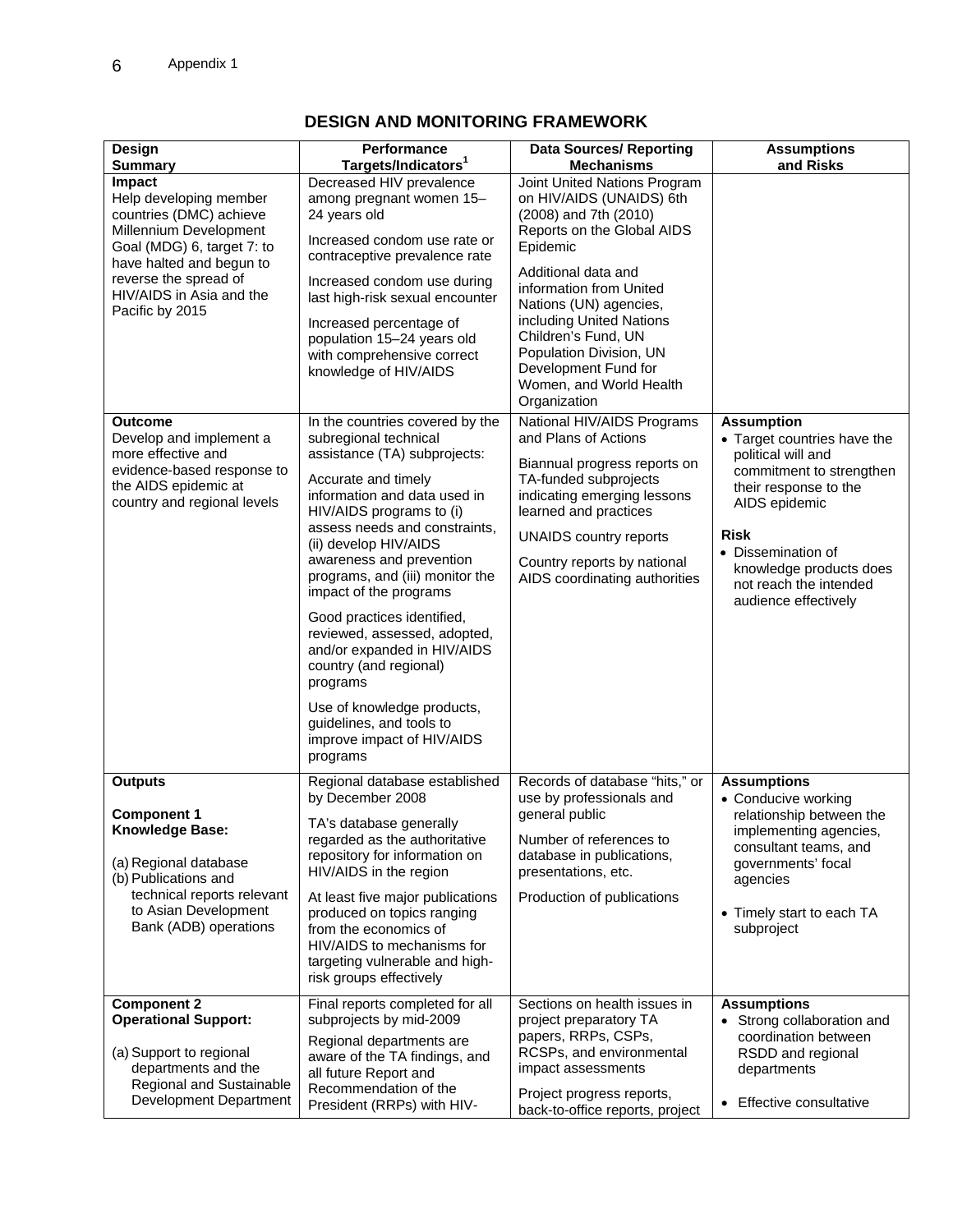| (RSDD) to implement 11<br>subprojects<br>(b) Critical review of<br>HIV/AIDS design features<br>in ADB core business<br>areas<br>(c) Collection of TA-funded<br>good practices and<br>lessons<br>(d) Impact assessment on a<br>sample of TA-funded<br>subprojects                                                                                                                                                                                                                                                                                                                                                                                                                                                                                                                                                                                                                                                      | related issues incorporate<br>these findings where relevant<br>The Country Strategy and<br>Program (CSP), CSP Update<br>(CSPU) and Regional<br>Cooperation Strategy and<br>Program (RCSP) for<br>participating countries and<br>subregions incorporate<br>lessons and key messages<br>developed during TA<br>implementation<br>Public-private partnership<br>(PPP) modalities documented<br>and strengthened throughout<br>the region | completion reports, technical<br>assistance completion reports<br>Records of discussions<br>related to implementation of<br>the ADB-UNAIDS<br>memorandum of<br>understanding                                                                                                                                                                                                                                                                                     | process with<br>governments, civil society<br>organizations, and<br>beneficiaries during<br>subproject<br>implementation<br>• ADB will continue to<br>prioritize HIV/AIDS in the<br>health sector                                                                  |
|-----------------------------------------------------------------------------------------------------------------------------------------------------------------------------------------------------------------------------------------------------------------------------------------------------------------------------------------------------------------------------------------------------------------------------------------------------------------------------------------------------------------------------------------------------------------------------------------------------------------------------------------------------------------------------------------------------------------------------------------------------------------------------------------------------------------------------------------------------------------------------------------------------------------------|---------------------------------------------------------------------------------------------------------------------------------------------------------------------------------------------------------------------------------------------------------------------------------------------------------------------------------------------------------------------------------------------------------------------------------------|------------------------------------------------------------------------------------------------------------------------------------------------------------------------------------------------------------------------------------------------------------------------------------------------------------------------------------------------------------------------------------------------------------------------------------------------------------------|--------------------------------------------------------------------------------------------------------------------------------------------------------------------------------------------------------------------------------------------------------------------|
| <b>Component 3</b><br><b>Capacity Development:</b><br>(a) Develop the capacity of<br>selected national and<br>regional organizations<br>and civil society<br>organizations (CSO)<br>(b) Establish an HIV/AIDS<br>Unit<br>(c) Develop ADB's capacity                                                                                                                                                                                                                                                                                                                                                                                                                                                                                                                                                                                                                                                                   | Each participating country<br>effectively implements the<br>"Three Ones" key principles<br>Key infrastructure line<br>agencies in selected countries<br>more effectively contribute to<br>national HIV/AIDS strategy<br>Sustainable partnership<br>established between ADB and<br><b>UNAIDS</b><br>HIV/AIDS Unit functioning by<br><b>June 2006</b><br>At least 50 mission leaders<br>from ADB regional<br>departments trained        | Country reports of their<br>National HIV/AIDS Programs<br>Links/working relations of<br>infrastructure line agencies<br>with the National HIV/AIDS<br>Program as described in<br>country reports<br>Visits and communications<br>between ADB and UNAIDS<br>Unit consultants' contracts<br>Records of training and<br>seminars in ADB                                                                                                                             | <b>Assumptions</b><br>• Continuing understanding<br>and support of senior<br>ADB staff in infrastructure<br>sectors for addressing<br><b>HIV/AIDS</b> risks<br>• Political commitment of<br>governments to fight<br>HIV/AIDS remains at<br>least at present levels |
| <b>Activities with Milestones</b><br>June 2006)<br>Form TA steering committee (by June 2006)<br>1.2 <sub>1</sub><br>Establish TA project performance and monitoring system (by July 2006)<br>1.3<br>Establish and/or update Web site (by August 2006)<br>1.4<br>1.5<br>Annual joint ADB-Sida project reviews (2007-2009)<br>2.1<br>Finalize subprojects (by December 2006)<br>2.2<br>DMC (by December 2006)<br>Develop regional database (by December 2008)<br>3.1<br>Submit TA-funded subprojects' biannual progress reports to the HIV/AIDS Unit for<br>4.1<br>consolidation into TA performance report (2007-2009)<br>4.2<br>January 2008)<br>4.3<br>practices, other documents (by June 2009)<br>5.1 Develop and begin to deliver training programs to support government-led participatory<br>reviews (by December 2008)<br>5.2 Develop and begin to deliver ADB training programs on HIV/AIDS (by January 2007) | 1.1 Field HIV/AIDS Unit, including recruitment of TA administrator and research assistant (by<br>Obtain appropriate government consent or no-objection before starting subprojects in a<br>Begin critical review of HIV/AIDS design features in ADB core areas of business (by<br>Complete preparation of knowledge products, e.g., issue papers, technical notes, good                                                               | <b>Inputs</b><br>• ADB \$8,670,000 (through<br>the Cooperation Fund for<br>Fighting HIV/AIDS in Asia<br>and the Pacific)<br>• International TA<br>administrator (24 person-<br>months)<br>• Domestic research<br>assistant (36 person-<br>months)<br>• International HIV/AIDS<br>senior policy advisor (12<br>person-months)<br>• Subproject international<br>consultants (84 person-<br>months)<br>• Subproject domestic<br>consultants (158 person-<br>months) |                                                                                                                                                                                                                                                                    |

1 TA performance targets and indicators are based on the MDG targets and indicators, available at http://unstats.un.org/. These broad indicators will be strengthened by more detailed subproject-specific performance targets/indicators.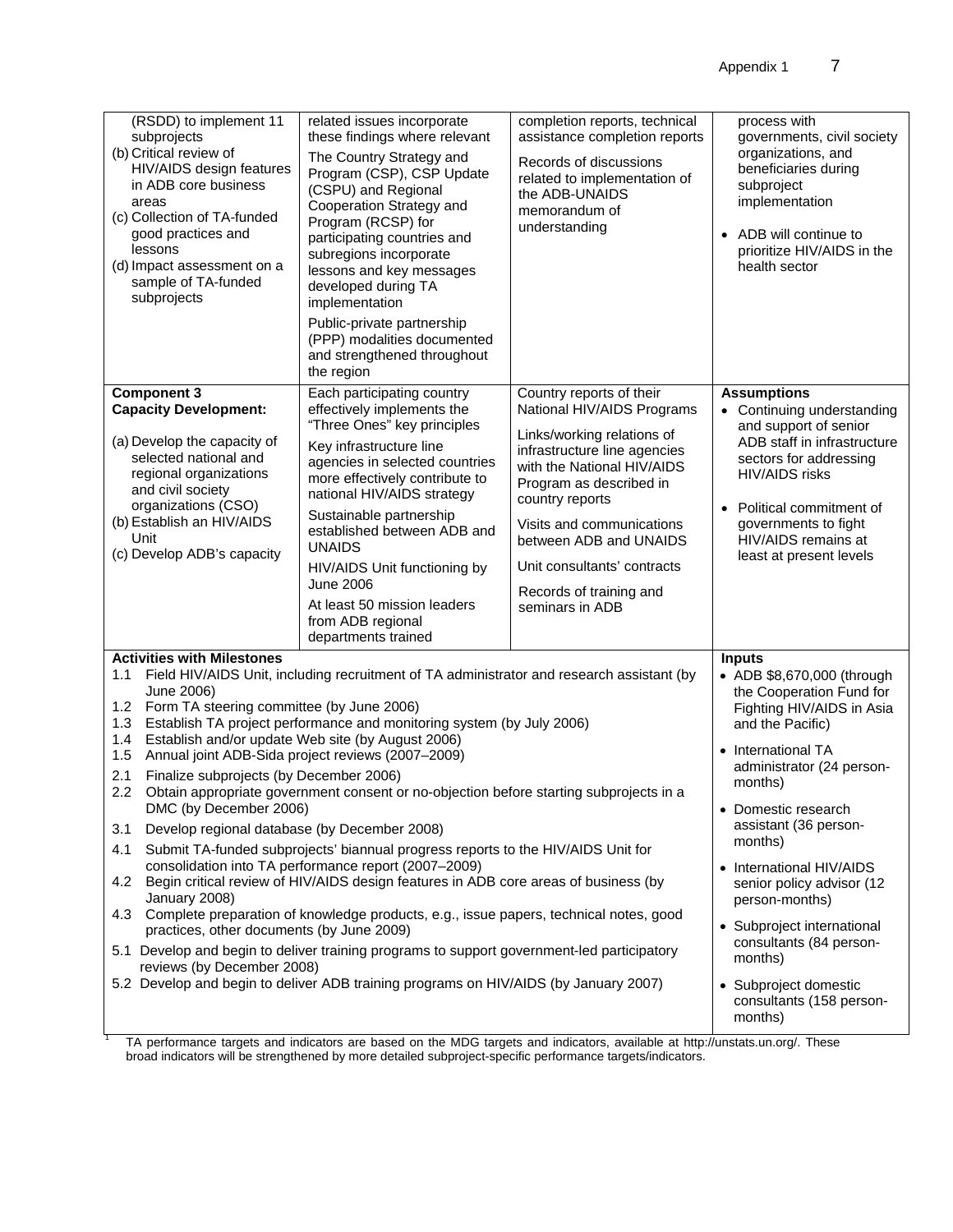#### **COOPERATION FUND FOR FIGHTING HIV/AIDS IN ASIA AND THE PACIFIC: GENERAL PRINCIPLES**

 The following general principles will apply to the implementation of the Cooperation Fund for Fighting HIV/AIDS in Asia and the Pacific (the Fund):

- (i) The Fund will be open to developing member countries (DMC) of the Asian Development Bank (ADB), with priority given to
	- (a) poorer DMCs;
	- (b) countries especially affected by, or vulnerable to, the HIV/AIDS epidemic; and
	- $(c)$  poor and vulnerable groups, and high-risk groups<sup>1</sup> in participating countries that are implementing specific programs for these groups
- (ii) Activities that can be integrated appropriately into ADB programs and projects, and are consistent with ADB's country strategy and program, will be prioritized.
- (iii) Fund-financed activities should be in line with, and supportive of, the "Three Ones" key principles established by the Joint United Nations Programme on HIV/AIDS (UNAIDS):
	- (a) One agreed HIV and AIDS national strategy that provides the basis for coordinating the work of all partners;
	- (b) One national AIDS coordinating authority with a broad based multisector mandate; and
	- (c) One agreed country-level monitoring and evaluation system.
- (iv) Fund-financed activities should add to, rather than substitute for, activities that otherwise would be financed by ADB.
- (v) In accordance with ADB's Gender and Development Policy, activities financed by the Fund should
	- (a) provide a gender assessment and analysis related to HIV risk and impact, when appropriate;
	- (b) be informed by principles of gender equality; and
	- (c) ensure the systematic integration of women's needs and concerns into the design and implementation of project activities.
- (vi) Fund-financed activities should play a catalytic role, with emphasis on innovation, pilot testing, dissemination of lessons, potential replication, mainstreaming, and upscaling of activities.
- (vii) To maximize the impact on those at greatest risk or most affected, the Fund should seek to support activities that facilitate the flow of funds directly to project implementation agencies that can execute projects effectively and efficiently.

 1 In Asia and the Pacific, high-risk groups are predominantly injecting drug users, commercial sex workers, and men who have sex with men.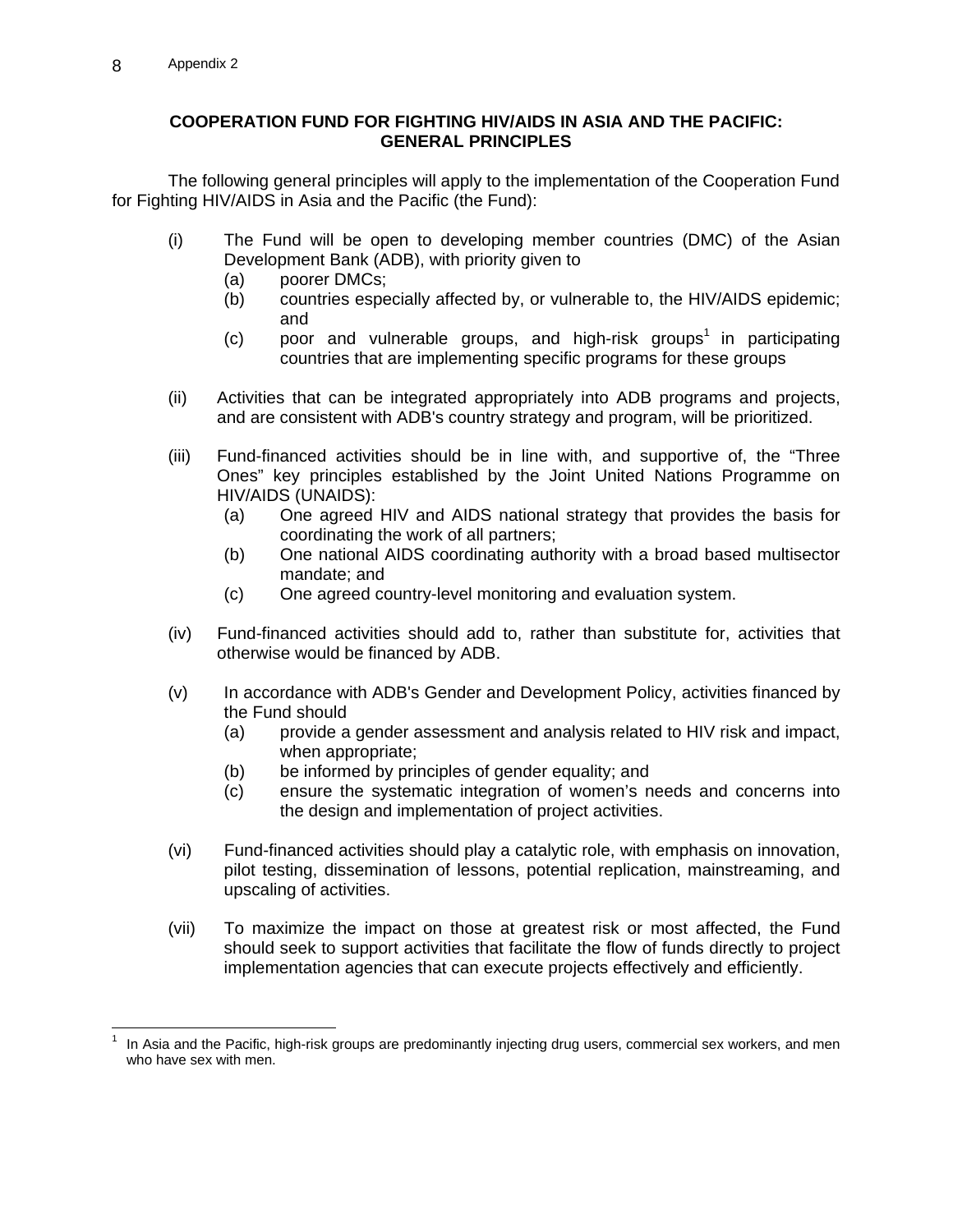| No. | <b>Project Title</b>                                                                                                                                                       | <b>Country</b><br>or Region    | Project<br><b>Officer</b>    | C1 | <b>TA</b><br><b>Component</b><br>C <sub>2</sub> | C3 | <b>Budget</b><br>$($ \$) |
|-----|----------------------------------------------------------------------------------------------------------------------------------------------------------------------------|--------------------------------|------------------------------|----|-------------------------------------------------|----|--------------------------|
|     | <b>South Asia Department</b>                                                                                                                                               |                                |                              |    |                                                 |    |                          |
| 1.  | Support to National HIV/AIDS Education<br>Program                                                                                                                          | Sri Lanka                      | A. Inagaki                   | Χ  |                                                 | X  | 400,000                  |
| 2.  | Developing Capacities for HIV/AIDS Prevention<br>in Urban Local Governments<br><b>Subtotal</b>                                                                             | Bangladesh                     | S. Bonu                      | X  |                                                 | X  | 250,000<br>650,000       |
|     | <b>Southeast Asia Department</b>                                                                                                                                           |                                |                              |    |                                                 |    |                          |
| 3.  | HIV/AIDS Prevention and the Infrastructure<br>Sector in the Greater Mekong Subregion<br>(Cambodia, People's Republic of China (Yunnan<br>and Guanxi), Lao PDR and Vietnam) | Greater<br>Mekong<br>Subregion | V. de Wit                    | X  | X                                               | X  | 750,000                  |
| 4.  | Developing Capacity Among Ethnic Minority<br><b>Communities to Combat HIV/AIDS</b>                                                                                         | Cambodia<br>Lao PDR            | M. Mitra, tbc                | Χ  |                                                 | X  | 270,000                  |
| 5.  | Strengthening Country Response to HIV/AIDS<br>Among High Risk Groups                                                                                                       | Philippines                    | R. Ondrik                    | X  | X                                               | X  | 600,000                  |
|     | <b>Subtotal</b>                                                                                                                                                            |                                |                              |    |                                                 |    | 1,620,000                |
| 6.  | <b>East Asia Department</b><br>Sustainable Networks for Local HIV/AIDS                                                                                                     | <b>PRC</b>                     |                              | X  | X                                               | X  | 500,000                  |
|     | Prevention                                                                                                                                                                 | <b>PRC</b>                     | C. Spohr<br>K. Jraiw         |    | X                                               |    |                          |
| 7.  | HIV/AIDS Prevention and Anti-Human Trafficking<br>in the Guangxi Road Development II Project<br><b>Subtotal</b>                                                            |                                |                              |    |                                                 |    | 500,000<br>1,000,000     |
|     | <b>Central and West Asia Department</b>                                                                                                                                    |                                |                              |    |                                                 |    |                          |
| 8.  | Regional Training on Mainstreaming HIV/AIDS<br>Prevention in Transport Sector Initiatives in<br>Central Asia                                                               | Central<br>Asia                | Y. Shiroishi                 | X  |                                                 | X  | 250,000                  |
|     | <b>Subtotal</b>                                                                                                                                                            |                                |                              |    |                                                 |    | 250,000                  |
|     | <b>Regional and Sustainable Development</b><br><b>Department</b>                                                                                                           |                                |                              |    |                                                 |    |                          |
| 9.  | HIV Prevention in Asia/Pacific: Increasing the<br>Gender Focus of ADB Operations                                                                                           | Asia/Pacific                   | F. Tornieri                  |    | X                                               |    | 300,000                  |
| 10. | NGO Initiatives to Prevent HIV/AIDS                                                                                                                                        | Asia/Pacific                   | B. Edes<br>J. Francis        |    | X                                               |    | 1,500,000                |
|     | <b>Subtotal</b>                                                                                                                                                            |                                |                              |    |                                                 |    | 1,800,000                |
|     | Joint Projects of ADB and UNAIDS                                                                                                                                           |                                |                              |    |                                                 |    |                          |
| 11. | Evidence-Based Advocacy<br><b>Subtotal</b>                                                                                                                                 | Asia/Pacific                   | J. Jeugmans                  | X  | X                                               | X  | 2,850,000<br>2,850,000   |
|     | <b>Regional Departments</b>                                                                                                                                                |                                | South Asia                   |    |                                                 |    | 650,000                  |
|     |                                                                                                                                                                            |                                | Southeast Asia               |    |                                                 |    | 1,620,000                |
|     |                                                                                                                                                                            |                                | East Asia                    |    |                                                 |    | 1,000,000                |
|     |                                                                                                                                                                            |                                | <b>Central and West Asia</b> |    |                                                 |    | 250,000                  |
|     | <b>Subtotal for Regional Departments</b>                                                                                                                                   |                                |                              |    |                                                 |    | 3,520,000                |
|     | <b>Regional and Sustainable Development</b>                                                                                                                                |                                |                              |    |                                                 |    |                          |
|     | <b>Department</b>                                                                                                                                                          |                                |                              |    |                                                 |    | 1,800,000                |
|     | Joint Projects of ADB and UNAIDS                                                                                                                                           |                                |                              |    |                                                 |    | 2,850,000                |
|     | <b>Total</b>                                                                                                                                                               |                                |                              |    |                                                 |    | 8,170,000                |

# **TECHNICAL ASSISTANCE WORK PROGRAM (2006)—SUBPROJECTS**

ADB = Asian Development Bank, Lao PDR = Lao People's Democratic Republic, NGO = nongovernment organization, PRC = People's Republic of China, TA = technical assistance, UNAIDS = Joint United Nations Program on HIV/AIDS. Sources: ADB staff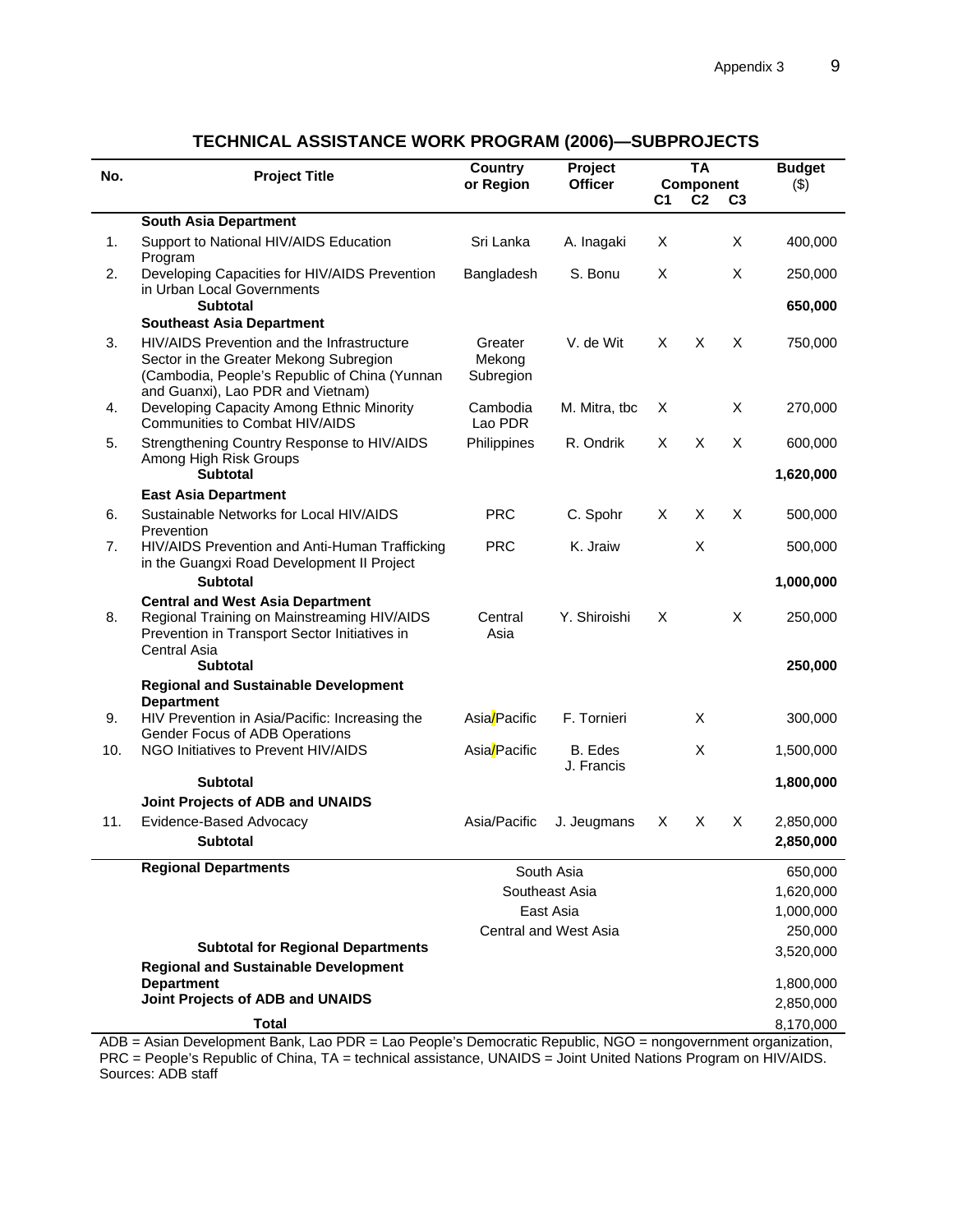#### **COST ESTIMATES AND FINANCING PLAN<sup>a</sup>** (\$'000)

| <b>Item</b>                                                                                                                                                                                 | Total<br>Cost                        |
|---------------------------------------------------------------------------------------------------------------------------------------------------------------------------------------------|--------------------------------------|
| Cooperation Fund for Fighting HIV/AIDS in Asia and the Pacific<br>Financing $b$                                                                                                             |                                      |
| A. Subprojects Under TA Work Program (2006)                                                                                                                                                 |                                      |
| 1. Consultants<br>(including international and local travel)<br>2. Equipment <sup>c</sup><br>3. Training, Seminars, and Workshops<br>(including material development, supplies, and travel) | 1,676.6<br>461.0<br>2,215.6          |
| 4. Surveys<br>5. Publication (including handbooks and training modules)<br>6. Reports and Dissemination<br>7. Pilot Projects <sup>d</sup><br>8. NGO-Implemented Initiatives <sup>e</sup>    | 1,085.0<br>25.0<br>320.9<br>340.0    |
| 9. Miscellaneous<br>10. Contingencies<br>Subtotal A                                                                                                                                         | 1,300.0<br>164.8<br>581.1<br>8,170.0 |
| B. Administration and Support Costs for the HIV/AIDS Unit (TA<br>Unit $)^{\dagger}$                                                                                                         | 500.0                                |
| <b>Subtotal B</b>                                                                                                                                                                           | 500.0                                |
| Total                                                                                                                                                                                       | 8,670.0                              |

 $NGO =$  nongovernment organization,  $TA =$  technical assistance.

a Cost estimates for items 1–10 cover all expenditures associated with the implementation of subprojects 1–11 (Appendix 3).

**b** Administered by the Asian Development Bank (ADB).

<sup>c</sup> Cost estimates for item 2 cover the acquisition of computers, software, and selected medical equipment for HIV testing.

 Cost estimates for item 7 cover all expenditures associated with pilot projects funded under subproject 3 (Appendix  $\frac{3}{e}$ .

Cost estimates for item 8 do not include \$200,000 associated with workshop, reports, and dissemination in subproject 10 (Appendix 3).

subproject 10 (Appendix 3).<br><sup>f</sup> Cost estimates for item B include (i) HIV/AIDS senior advisor, \$150,000; (ii) international TA administrator, \$144,000; (iii) research assistant, \$60,000; (iv) regional travel, \$41,000; (v) international consultants, \$70,000, to carry out technical reports indicated in Appendix 8.B; and (vi) contingencies \$35,000.

Source: Asian Development Bank estimates.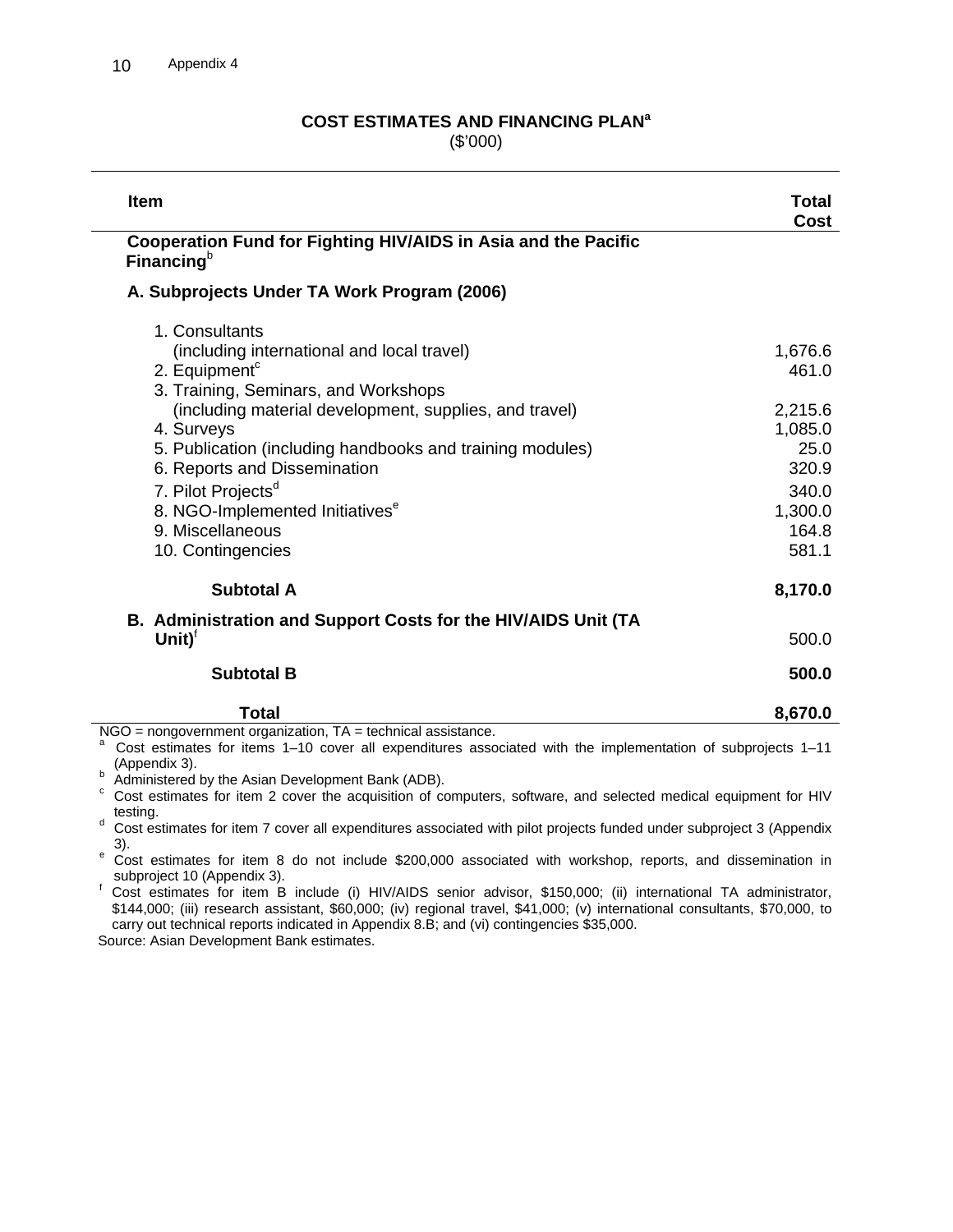

# **APPROVAL PROCESS FOR THE TECHNICAL ASSISTANCE WORK PROGRAM (2006)**

Sida = Swedish International Development Cooperation Agency, TA = technical assistance, UNAIDS = Joint United Nations Program on HIV/AIDS. Source: Asian Development Bank.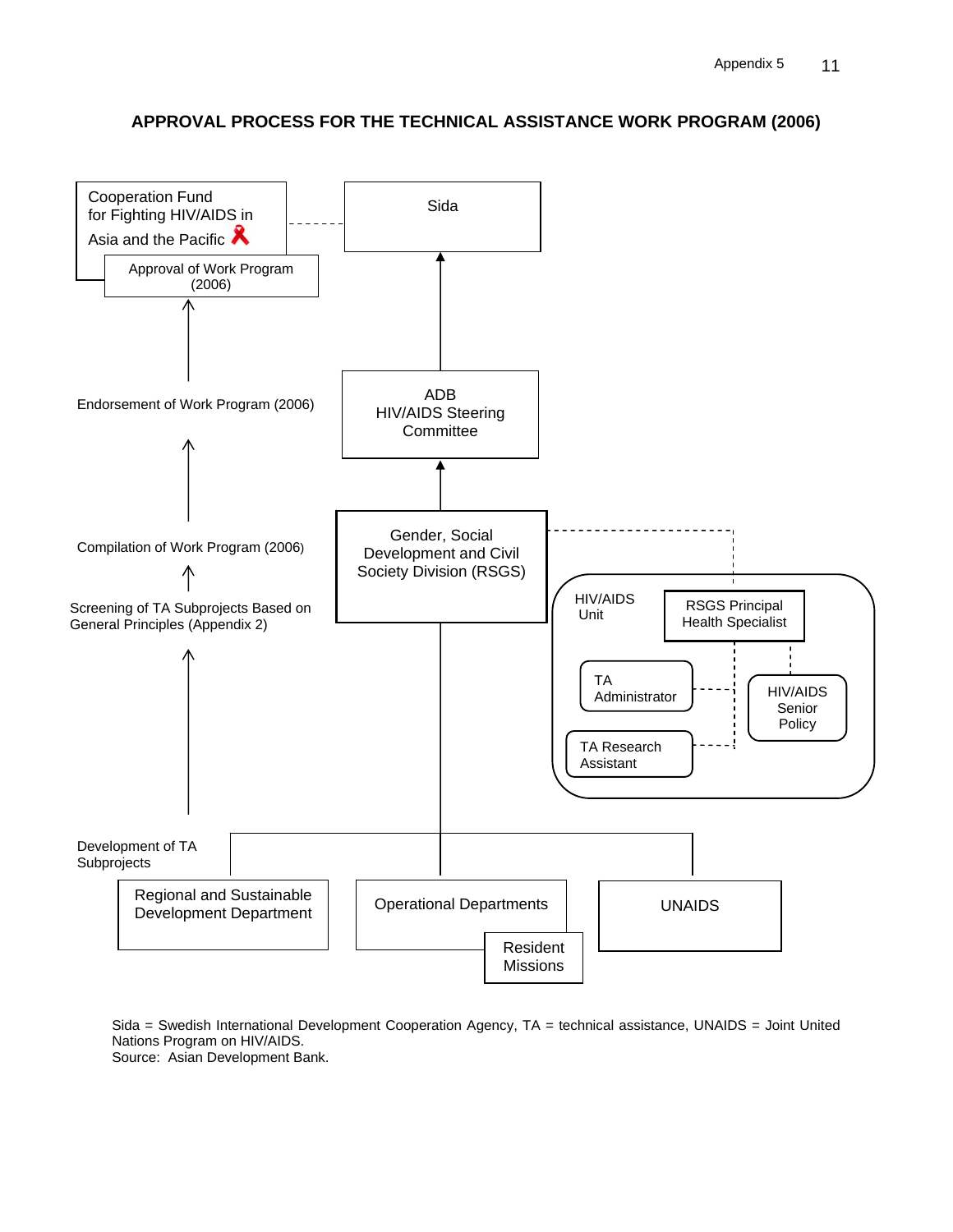|                |                                                                                                                        |                     | <b>OUTLINE OF ESTIMATED CONSULTANT INPUTS</b>                                                                                                                                     |                                                                                                                                                                                                                                                                                                   |
|----------------|------------------------------------------------------------------------------------------------------------------------|---------------------|-----------------------------------------------------------------------------------------------------------------------------------------------------------------------------------|---------------------------------------------------------------------------------------------------------------------------------------------------------------------------------------------------------------------------------------------------------------------------------------------------|
|                | <b>Project Title</b>                                                                                                   | Country<br>Region   | <b>International Consultant</b>                                                                                                                                                   | <b>Domestic Consultant</b>                                                                                                                                                                                                                                                                        |
|                | South Asia Regional Department                                                                                         |                     |                                                                                                                                                                                   |                                                                                                                                                                                                                                                                                                   |
| 1              | Support to National HIV/AIDS Education Program                                                                         | Sri Lanka           | • HIV/AIDS and Education experts (4<br>person-months)<br>• M&E expert (2 person-months)                                                                                           | Education specialists (8 person-<br>months)                                                                                                                                                                                                                                                       |
| $\overline{c}$ | Developing Capacities for HIV/AIDS Prevention in Urban<br><b>Local Governments</b>                                     | Bangladesh          | HIV/AIDS expert (6 person-months)                                                                                                                                                 | • HIV/AIDS specialist (24 person-<br>months)<br>• Survey specialist (12 person-<br>months)<br>• Training specialist (12 person-<br>months)                                                                                                                                                        |
|                | <b>Mekong Regional Department</b>                                                                                      |                     |                                                                                                                                                                                   |                                                                                                                                                                                                                                                                                                   |
| 3              | HIV/AIDS Prevention and the Infrastructure Sector in the<br>Greater Mekong Subregion (GMS)                             | <b>GMS</b>          | • HIV/AIDS expert (12 person months)<br>• Capacity development expert (6 months)                                                                                                  | TA coordination (24 person-months)                                                                                                                                                                                                                                                                |
| 4              | Developing Capacity Among Ethnic Minority Communities<br>to Combat HIV/AIDS                                            | Cambodia<br>Lao PDR | • HIV/AIDS medical anthropologist (3<br>person months)<br>• Capacity development expert (3 months)                                                                                | TA coordination (24 person-months)                                                                                                                                                                                                                                                                |
|                | <b>Southeast Asia Department</b>                                                                                       |                     |                                                                                                                                                                                   |                                                                                                                                                                                                                                                                                                   |
| 5              | Strengthening Country Response to HIV/AIDS Among<br><b>High Risk Groups</b><br><b>East and Central Asia Department</b> | Philippines         |                                                                                                                                                                                   |                                                                                                                                                                                                                                                                                                   |
| 6              | Sustainable Networks for Local HIV/AIDS Prevention                                                                     | <b>PRC</b>          | • HIV/AIDS prevention expert (1 person<br>month<br>• Civil society and government partnership<br>expert (1 person-month)<br>• Community-based HIV/AIDS expert (1<br>person-month) | • HIV/AIDS prevention specialist (4<br>person-months)<br>• Civil society and government<br>partnership specialist (4 person-<br>months)<br>• Community-based HIV/AIDS<br>specialist (4 person-months)<br>• HIV/AIDS specialists (4 person-<br>months)<br>• TA coordination (24 person-<br>months) |
| $\overline{7}$ | HIV/AIDS Prevention and Anti-Human Trafficking in the<br>Guangxi Road Development II Project                           | <b>PRC</b>          | • HIV/AIDS and infrastructure development<br>expert (3 person-months)                                                                                                             | • HIV/AIDS specialists (2 person-<br>months)<br>• Infrastructure specialists (2<br>person-months)                                                                                                                                                                                                 |
| 8              | Regional Training on Mainstreaming HIV/AIDS Prevention<br>in Transport Sector's Initiatives in Central Asia            | Central<br>Asia     | • HIV/AIDS and infrastructure development<br>expert (5 person-months)                                                                                                             | • HIV/AIDS specialists (10 person-<br>months)<br>• Infrastructure specialists (10<br>person-months)                                                                                                                                                                                               |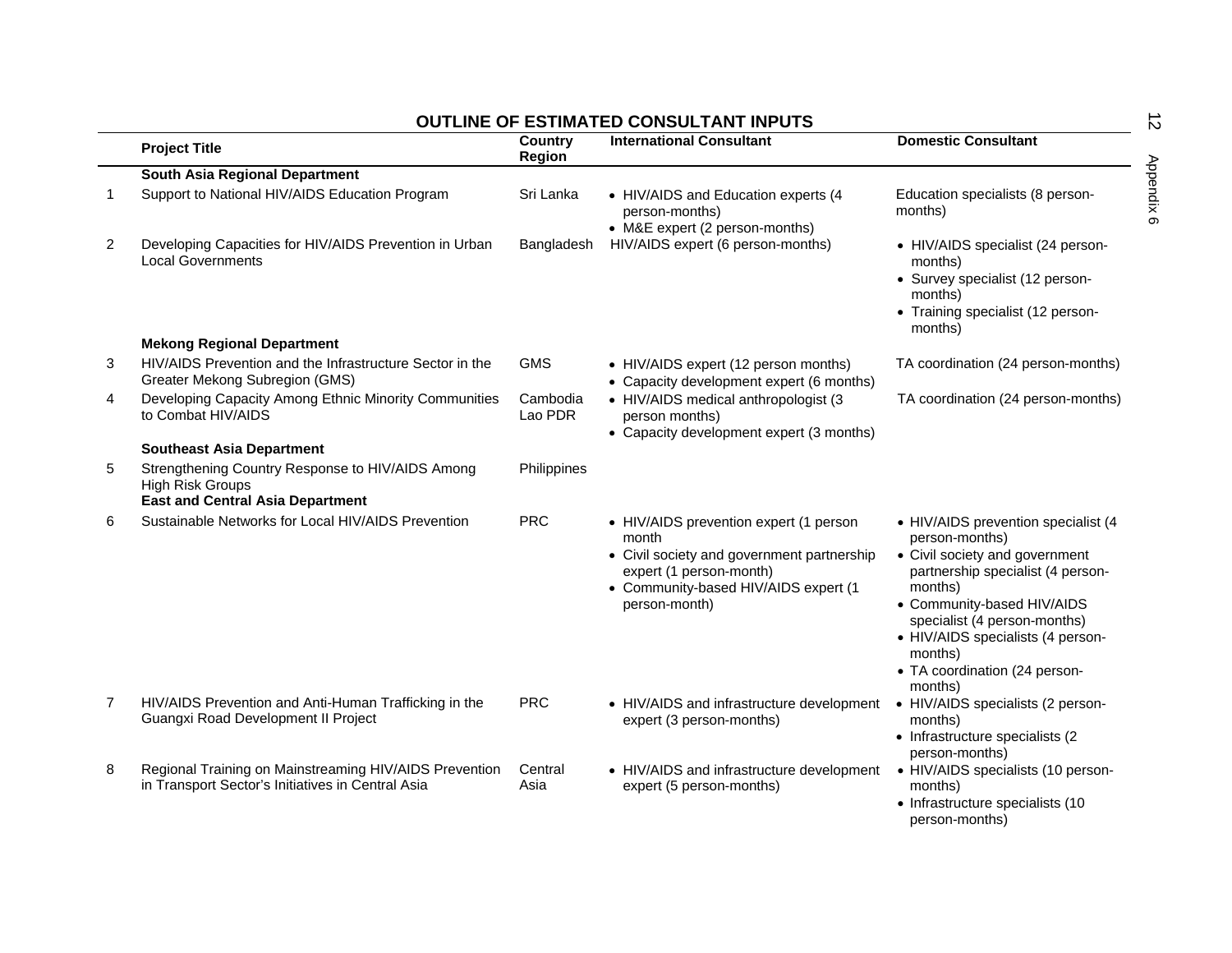|    | <b>Project Title</b>                                                                                                                                                                                                                                                                           | Country<br>Region | <b>International Consultant</b>                                                                                                                  | <b>Domestic Consultant</b> |
|----|------------------------------------------------------------------------------------------------------------------------------------------------------------------------------------------------------------------------------------------------------------------------------------------------|-------------------|--------------------------------------------------------------------------------------------------------------------------------------------------|----------------------------|
|    | <b>Regional and Sustainable Development Department</b>                                                                                                                                                                                                                                         |                   |                                                                                                                                                  |                            |
| 9  | HIV Prevention in Asia/Pacific: Increasing the Gender<br>Focus of ADB Operations                                                                                                                                                                                                               | Asia/Pacific      | • HIV/AIDS and GAD expert (4 person-<br>months)<br>• HIV/AIDS and legal expert (2 person-<br>months)                                             |                            |
| 10 | NGO Initiatives to Prevent HIV/AIDS                                                                                                                                                                                                                                                            | Asia/Pacific      |                                                                                                                                                  |                            |
|    | Joint Projects of ADB and UNAIDS                                                                                                                                                                                                                                                               | Asia/Pacific      | • Health economist (9 person-months)<br>• HIV/AIDS program expert (9 person-<br>months)<br>• Public health training expert (9 person-<br>months) |                            |
|    | ADB = Asian Development Bank, GAD = Gender and Development, GMS = Greater Mekong Subregion, HIV/AIDS = HIV/AIDS = Human Immunodeficiency<br>Virus/Acquired Immuno Deficiency Syndrome, NGO = Nongovernment Organization, PRC = People's Republic of China, TA = Technical Assistance, UNAIDS = |                   |                                                                                                                                                  |                            |

UNAIDS = Joint United Nations Program on HIV/AIDS.

Source: Asian Development Bank.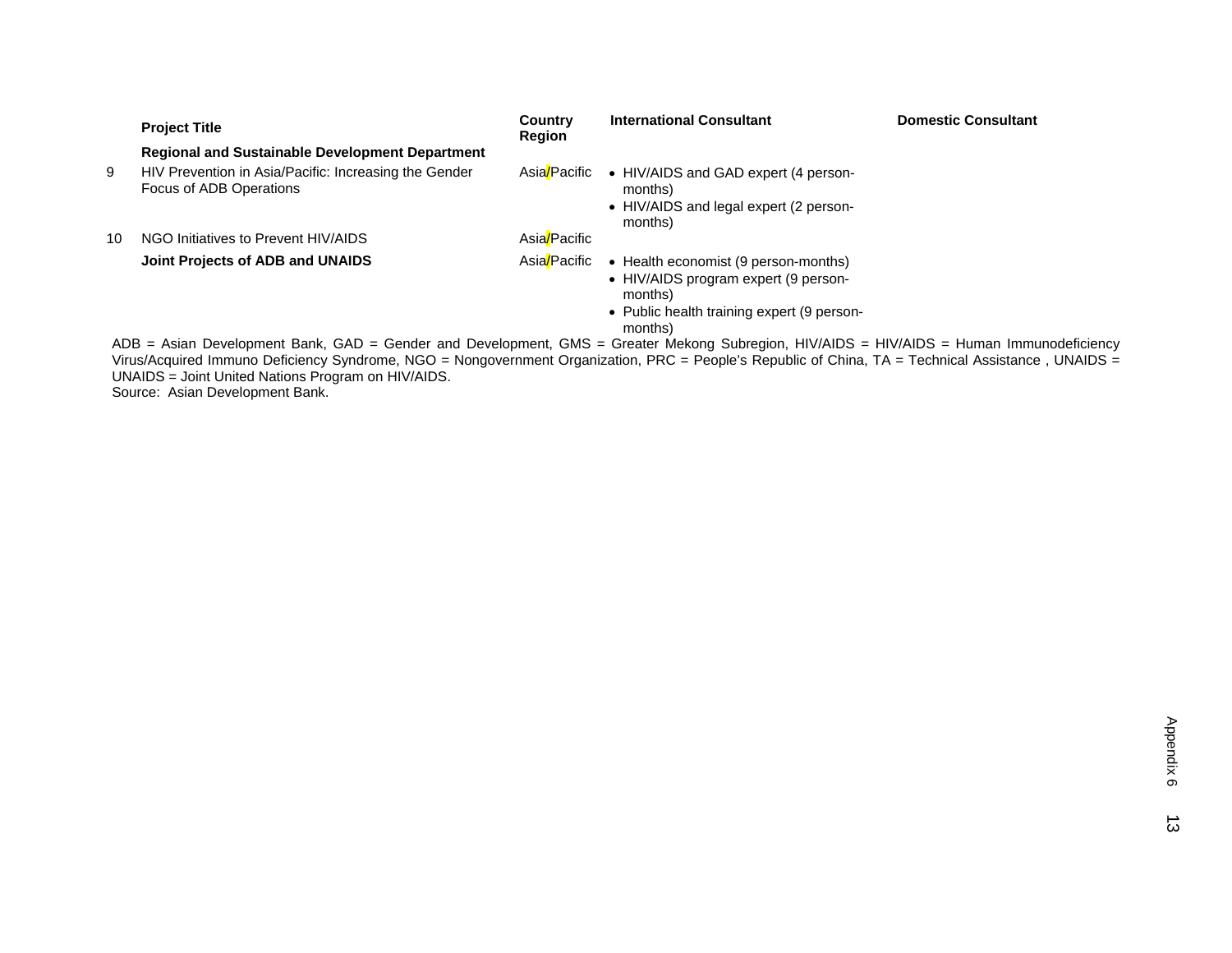# **OUTLINE TERMS OF REFERENCE**

1. These outline terms of reference describe the main tasks for international and domestic consultants to support the establishment of an HIV/AIDS Unit in the Gender, Social Development and Civil Society Division (RSGS). This unit will be responsible for the coordination and implementation of the regional technical assistance (TA), and will provide guidance on policy and strategic issues to strengthen the impact of the Asian Development Bank's (ADB's) response to the AIDS epidemic.

# **A. TA Coordination, Monitoring, and Evaluation**

2. An international TA administrator will be engaged for 24 person-months to support the coordination and monitoring and evaluation (M&E) of the TA by (i) helping to develop the second work program (2007) and third work program (2008) to be submitted for endorsement to the Swedish International Development Cooperation Agency (Sida); (ii) organizing consultations with Sida and other contributor(s) to the Cooperation Fund for Fighting HIV/AIDS in Asia and the Pacific (the Fund); (iii) ensuring effective coordination with the Joint United Nations Program on HIV/AIDS (UNAIDS) and other relevant UN agencies through consultation, knowledge sharing, and the establishment of effective collaborative modalities, especially pertaining to the implementation of TA-funded subprojects jointly undertaken by ADB and UNAIDS; (iv) helping staff in the regional departments and resident missions develop proposals for TA activities; (v) helping RSGS staff and the HIV/AIDS steering committee review and process TA proposals; (vi) developing targets and performance indicators for the main TA components, which will be included in the TA monitoring system and the annual review and report; (vii) overseeing implementation of TA activities, including disbursements and submission of progress and other reports; (viii) supervising the domestic research assistant in preparing and updating material on TA activities for ADB's HIV/AIDS Web site; and (ix) organizing annual reviews of TA activities, and preparing annual reports on these activities.

3. A domestic research assistant will be engaged for 36 person-months to support TA coordination and M&E by (i) helping the international TA administrator and RSGS staff prepare annual work programs under the TA, and to organize consultations with Sida and other Fund contributors; (ii) helping the international HIV/AIDS specialist, RSGS staff, and HIV/AIDS steering committee process TA proposals; (iii) establishing and maintaining a database and monitoring system for TA activities and related disbursements and use of funds; (iv) helping the international TA administrator oversee implementation of TA activities, including disbursements and submission of progress and other reports by those implementing TA subprojects; (v) preparing and updating material on TA activities for ADB's HIV/AIDS web site; and (vi) helping the international TA administrator organize annual reviews of TA activities, and prepare annual reports on these activities.

# **B. Training and Capacity Development for ADB staff**

4. An international HIV/AIDS senior policy advisor will be engaged for 12 months on an intermittent basis to provide ad hoc support to RSGS on a broad range of training and capacity development activities. Aimed at strengthening ADB's internal knowledge base and operational response to the AIDS epidemic, these activities will include:

(i) **Increasing staff awareness**. An ADB training program on HIV/AIDS will be developed to promote staff awareness on the nature, trends, and directions of the AIDS epidemic in Asia and the Pacific. Training modules to be developed will include (a) clinical, therapeutic, epidemiological, and public health aspects of HIV/AIDS; (b) good practices and lessons in incorporating HIV/AIDS prevention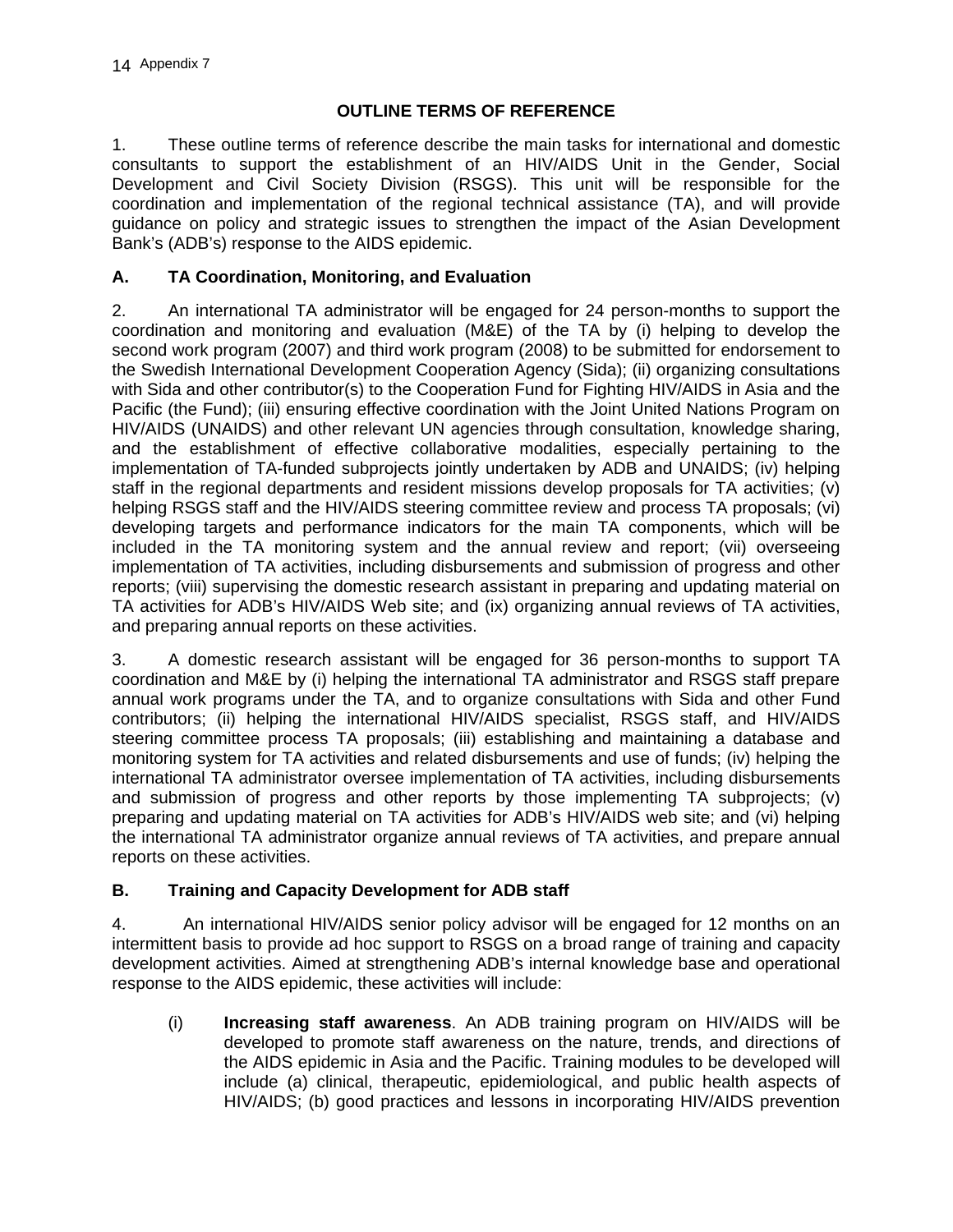into ADB core business areas (i.e., road transport, urban and rural infrastructure, education, and energy); and (c) gender, social exclusion, and vulnerability to the risks and impacts of HIV/AIDS.

(ii) **Upgrading internal skills and knowledge**. At the start of the Project, the HIV/AIDS focal point in RSGS, assisted by the senior policy advisor, will define HIV/AIDS rating categories of ADB loans and grants. Further, it will assess the composition of ADB's portfolio according to the identified parameters. This information will form the baseline data from which TA performance targets and indicators will be set and monitored. Progress will be reflected in the annual progress report on the Fund. Other activities will include (a) advising ADB on critical HIV/AIDS issues in Asia and the Pacific, as well as related research, policy, and law developments that might be relevant to ADB operations; (b) facilitating dialogue with senior ADB officials, and suggesting ways to improve implementation of ADB's HIV/AIDS strategic directions paper; (c) advising ADB on innovative and comparative approaches, good practices, and lessons related to successful responses to HIV/AIDS prevention, treatment, and care, which could be incorporated into ADB financing, strategies, programs, and projects; (e) compiling information notes, briefing notes, and/or issue papers on relevant aspects related to HIV/AIDS for ADB staff, Management, and/or Board members, and disseminating them to ADB partners and/or other stakeholders.